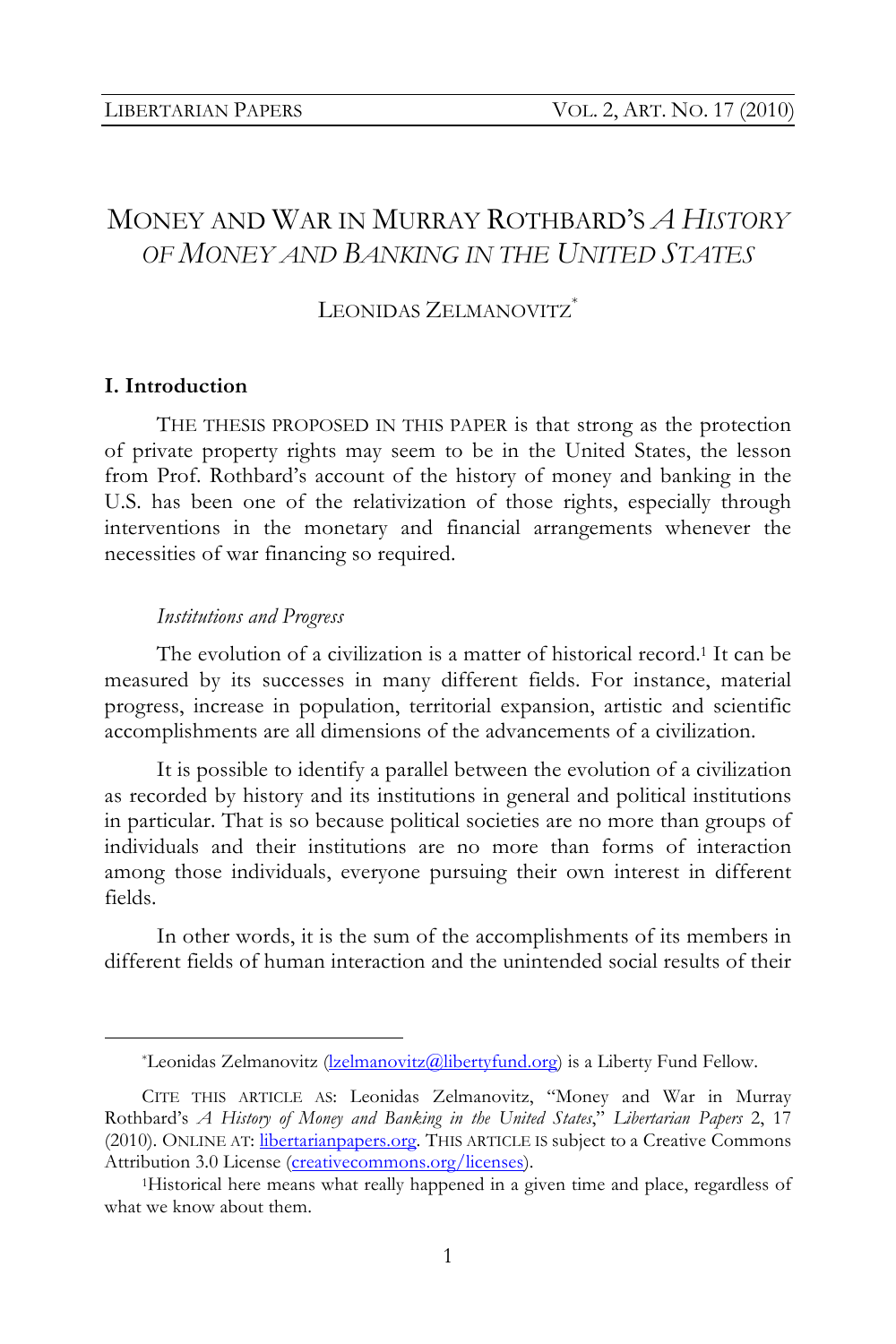individual effort that, once recorded by history, is understood as the progress of a civilization.

Let's clarify, perhaps the word "progress" may convey an idea that the evolution of civilizations here mentioned is unidirectional, but that is a wrong idea. "Progression" is here utilized meaning "whatever lies ahead"; not necessarily "good" or "better" circumstances.

For instance, the Greeks, who defeated the Persians twice, were able of noble and amazing feats that can only be compared in their exceptionality, as time goes by, with the ignoble and mean actions taken by their descendants during the self-destructive Peloponnesian war. The capacity of Greek leaders for two generations to coordinate the actions of a myriad of independent cities against the Persians without compromising their political independence was an amazing achievement; the incapacity of the leaders of the next generation to avoid self-destruction in a fratricidal war is beyond comprehension.

This perceived parallel between the recorded events and the quality of human interactions as reflected in the many different institutional dimensions of a society is true for an entire civilization and may also be valid for one of its independent political entities.

The generation of Athenians that defeated the Persians, built the Parthenon and established supremacy over the Aegean had surely more effective forms of interaction among them and with their neighbors than the generation who faced disaster in Sicily, indulged alternately in democratic excess and tyranny and was finally defeated in the Peloponnesian war.

The argument here is that what history shows, aside from the vagaries of fortune, 2 is the quality, the nature of human interaction in a given social group. It may be understood that the nature of their relationships is embodied in their institutions, in all their dimensions; being these institutions the fruit of the "common will" (those which are product of legislation) mentioned by Carl Menger, or those "which development come into being without a common will directed towards establishing them" (Menger, 1963: p. 146). And so understood, the institutions frame all aspects of social life such as the cultural, social, political, educational, and economical.

 <sup>2</sup>Professor Lachmann in his book "The Legacy of Max Weber" (Lachmann, 1970: p. 49) points out that for the actor, formally, there is no difference if the constraints to his actions are produced by nature or by other individuals, although materially, the actions of other individuals are more difficult to predict; and he offers this statement about why institutions tend to be developed in human society (in order to make human behavior more predictable).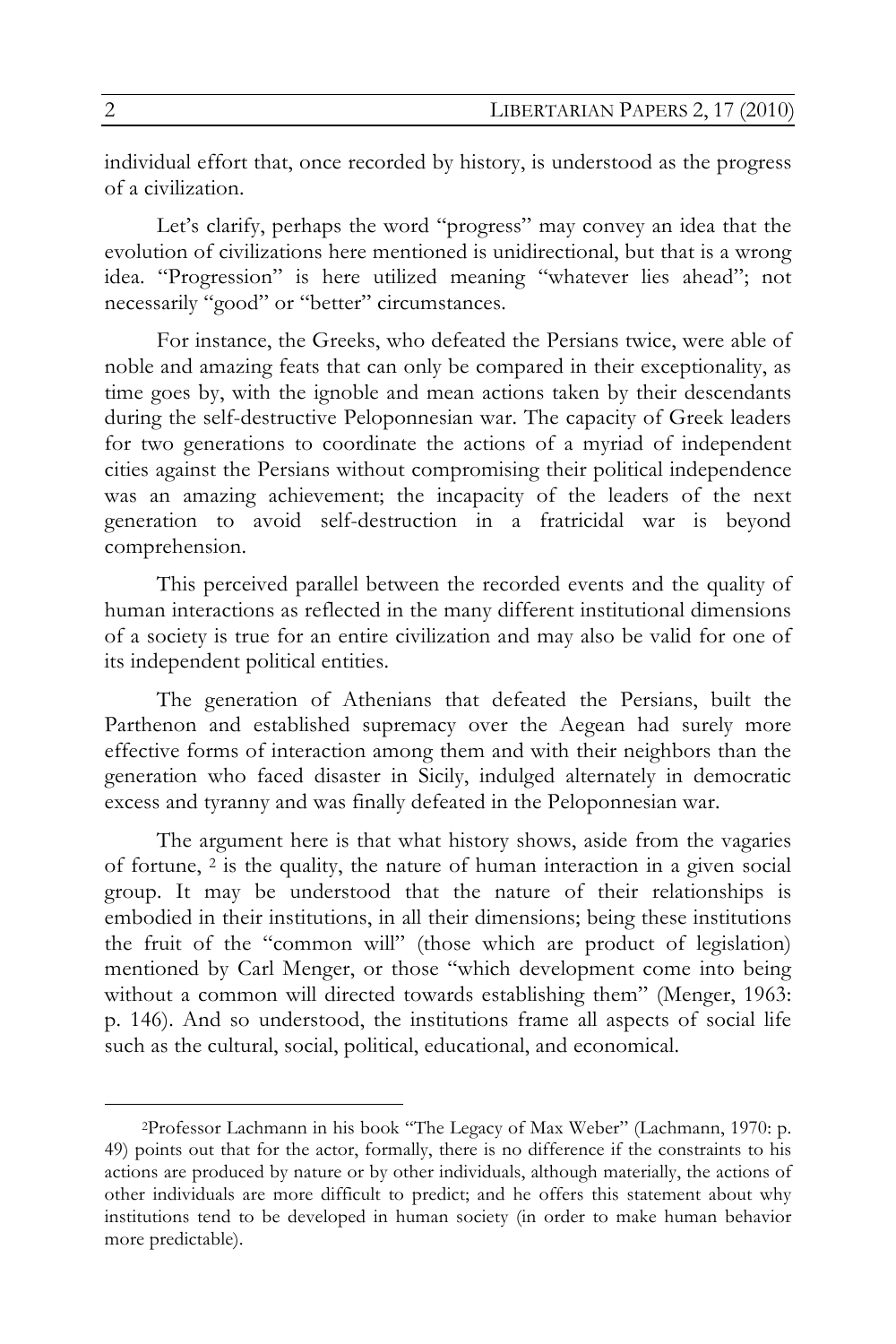The eruption of the Vesuvius in 70 AD and the attack in Pearl Harbor in December 1941 were not produced by the Ancient Romans or midtwentieth-century Americans; but they were responsible for their responses to those cataclysmic events; despair and fatalism was shown in the former with the abandonment of the site and fortitude, courage, determination was show in the latter with the mobilization for war.

Obviously, the claims just presented above only hold water at a high level of generalization; even during the most unsuccessful responses given by a social group to the challenges facing them at that moment, brave and trustful characters are to be found, efficient social arrangements may be in place. The claims presented here may be better interpreted as suggesting the existence of relative differences in time and place between the effectiveness of social institutions.

In order to measure the effectiveness of some institutions, a purpose for them must be agreed on first. If bees or ants were the subjects of the present discussion, probably no other criterion other than the growth of their societies would be used to gauge their success. Measuring the success of human societies only by their ability to perpetuate themselves, transmitting to the future generations their genetic code, seems a rather bleak perspective of what a human society is; it does not take into consideration the very essence of what a human life is.

Humans by nature have conscience and intelligence and the very purpose of their social arrangements is to enhance their individual opportunities to reach the limits of their potential, to flourish as individuals. Of course, there are many other ethical traditions with different conceptions about the purpose of human life and about political institutions, and this brief introduction for a short essay about the monetary history of the U.S. is certainly not the place for such inquiries; suffice it to say that the above mentioned view is the one here espoused.

# *The Purpose of Good Money and Some of Hindrances to Have it*

In relation to the institutional arrangements for the economic activities of a society, the development of the economic capacities of a group of individuals is directly related to the extension of the division of labor among them. Since in human societies the individuals possess specific, local knowledge and subjective as well as technical knowledge about the opportunities for economic activity, the capacity to exercise this "intellectual division of labor", as Prof. Jesús Huerta de Soto points out by quoting Mises's *Liberalism* (Huerta de Soto, 2001: p. 173), is key for the overcoming of scarcity. And history has demonstrated that the best institutions for this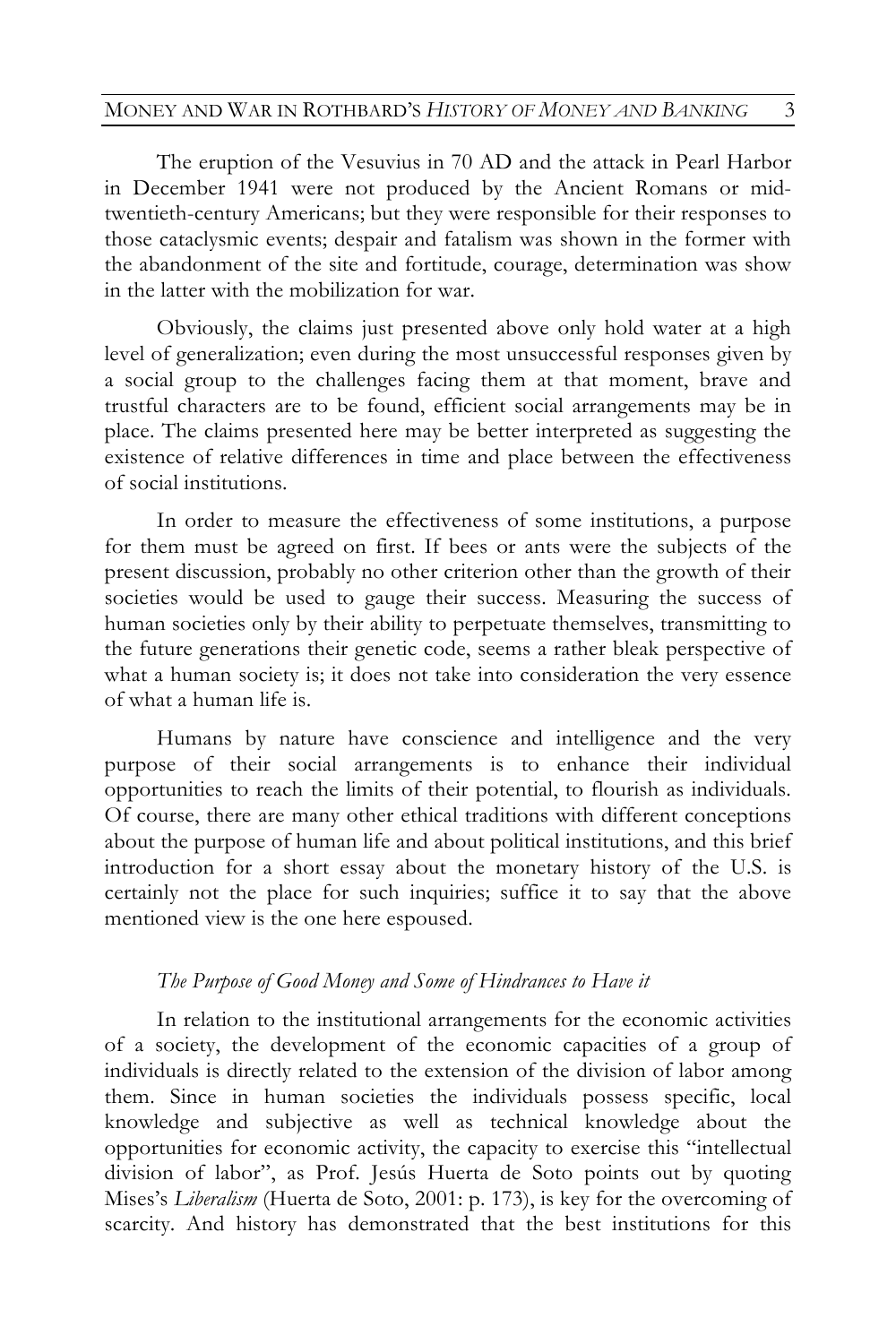purpose are the ones that grant the individuals better opportunities for them to exercise their creativity and their other productive capacities; namely: private property rights and freedom of contract, i.e., classical liberal institutions.

The availability of adequate money as an instrument for indirect exchanges in society may be understood as encompassed in the institutions mentioned above (classical liberal institutions); but just as independent courts of justice, legal enforcement and national defense, the supply of a generally accepted medium of exchange, for its importance, deserves a special treatment in any analysis and not being simply considered as part of the institutions guaranteeing property rights and freedom of contract. Obviously, any monetary institutions that come to be in contradiction with private property rights and freedom of contract (and the other institutions that are instrumental to their effectiveness) will be less then ideal. That is, it is not any monetary arrangement along with private property and freedom of contract that will result in the most effective social interactions aimed to overcome scarcity. And it is gruesome to note that the historical record is full of examples in which governments have intervened in the supply of money, resulting in the production of monies less than adequate for the purpose stated above of enhancing the division of labor by facilitating indirect exchanges.

Some of these instances are described by Prof. Murray Rothbard in his book *A History of Money and Banking in the United States—The Colonial Era to World War II* (from now on HMBUS). Specifically, in that book Prof. Rothbard describes, among many other historical events, some episodes in which, for fiscal reasons resulting from a state of war, the government intervened in the monetary institutions in the United States sometimes with disastrous effects for the economic performance of the American society.

# *The Nature of Money and the Broad Frame for the Debate on War Finance*

For more than a century now, the main divide about the nature of money has been among the ones that see money as a spontaneously evolved institution in society whose purpose is the already stated one of allowing and enhancing the division of labor and the ones that see money as an institution created by the State as an instrument for its policies. The debate about war finance, in all its dimensions, from the description of its instruments to the evaluation of their efficacy and the justifications for their use in each given circumstance may be better understood in the context provided by the discussion on the nature of money. If money is just one more instrument for the implementation of State policies, then, there are no limits in that regard to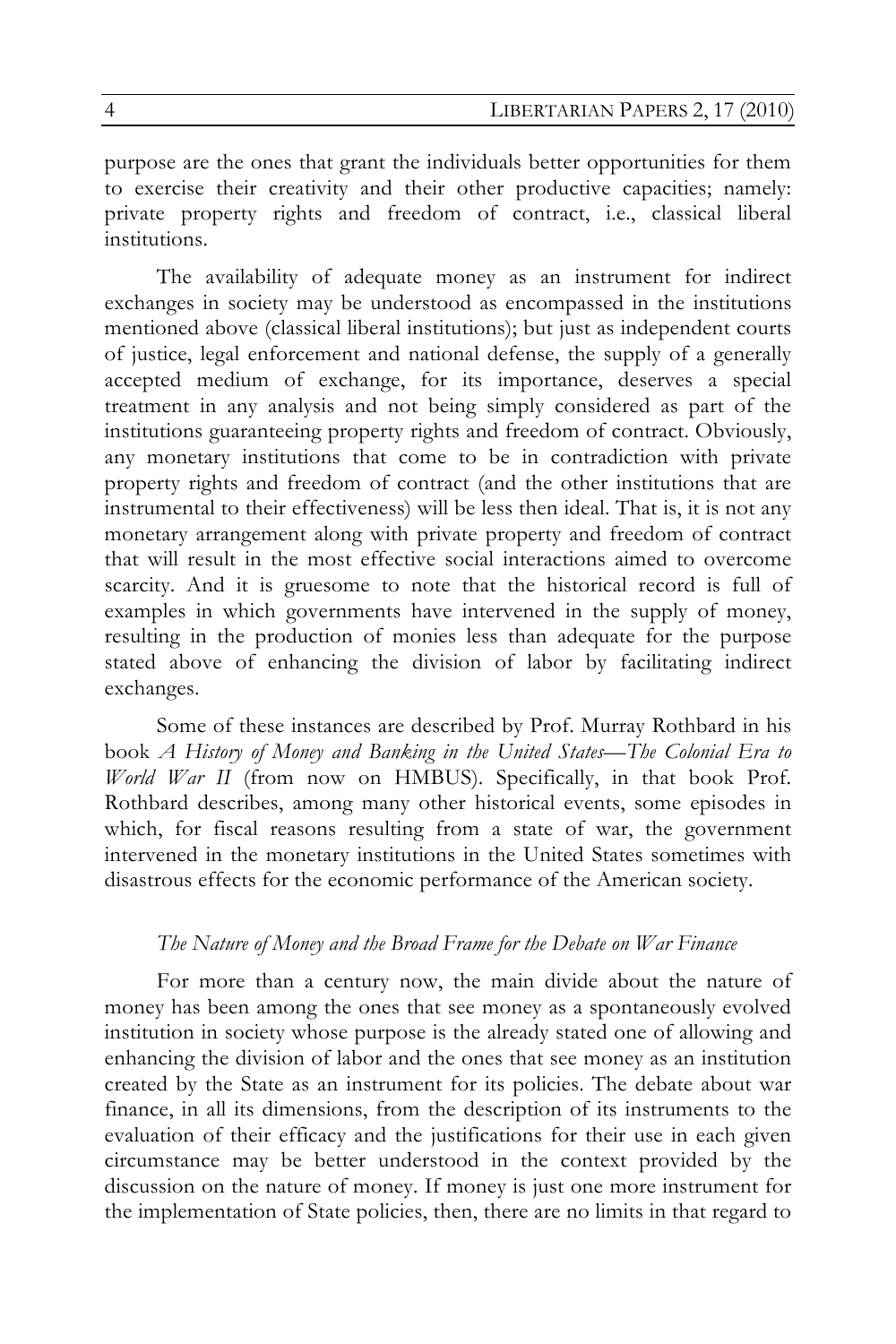what the government can do to money. On the other hand, if money is understood as the instrument for indirect exchanges then there are ethical limits to what can be done to money; and a precise understanding about what money is may inform the best ways to provide for war finance when necessary.

However, this paper is not to discuss philosophically whether the institutions of private property and freedom of contract in general or good money in particular are always of a higher value than national defense, neither to analyze contra-factually if better ways to provide the funds for national defense without interventionism in the money supply would have been better for American society.3 The sole purpose here is to offer a presentation and an interpretation of Rothbard's historical<sup>4</sup> views on the relation between the fiscal necessities brought by war and interventionism in money and banking in the United States as read from HMBUS; therefore, it is a reflection on the ideas behind the historical events more than anything else.

#### **II. Instruments for War Finance and the Sinews of Power**

If a theoretical study of the economic consequences of the different methods of war financing is the object here, it seems advisable to start describing those methods. Following Mises in *Nation, State, and Economy*, Prof. Gabriel Calzada Alvares separates them in four categories: conscriptionconfiscation, taxation, inflation and war bonds (Calzada, 2005: p. 149).5

In the context of Mises's distinction between "Soldier's War," a somewhat limited form of war that may be compatible with a market economy and civilization itself, and "Total War," conscription, or the "Blood Tax" as Mises used to call it, is the very beginning of unlimited warfare. The rationale that may be inferred here is that once it is consented for the government to enslave part of the citizenry and potentially send to death, any other limitation on the power of government, such as private property, free

 <sup>3</sup>In his introduction of the 2005 edition of HMBUS Prof. Joseph T. Salerno quotes Mises statement that since history is the record of human effort to better their condition and this evaluation is an intellectual endeavour "Thus, ideas are the main theme of the study of History," particularly the ones basing the values directing human action. For the historian, action and judgments of value, quoting Mises:

Are the starting points of a specific mode of reflection, of the specific understanding of the historical sciences of human action (Rothbard, 2005: p. 12).

<sup>4</sup>It is historical in the sense of an enquiry into certain events as discussed by Prof. Oakeshott in his essay "On History" (Oakeshott, 1999: p. 1).

<sup>5</sup>See Mises, "Covering the State's War Costs," in *Nation, State, and Economy* (2006).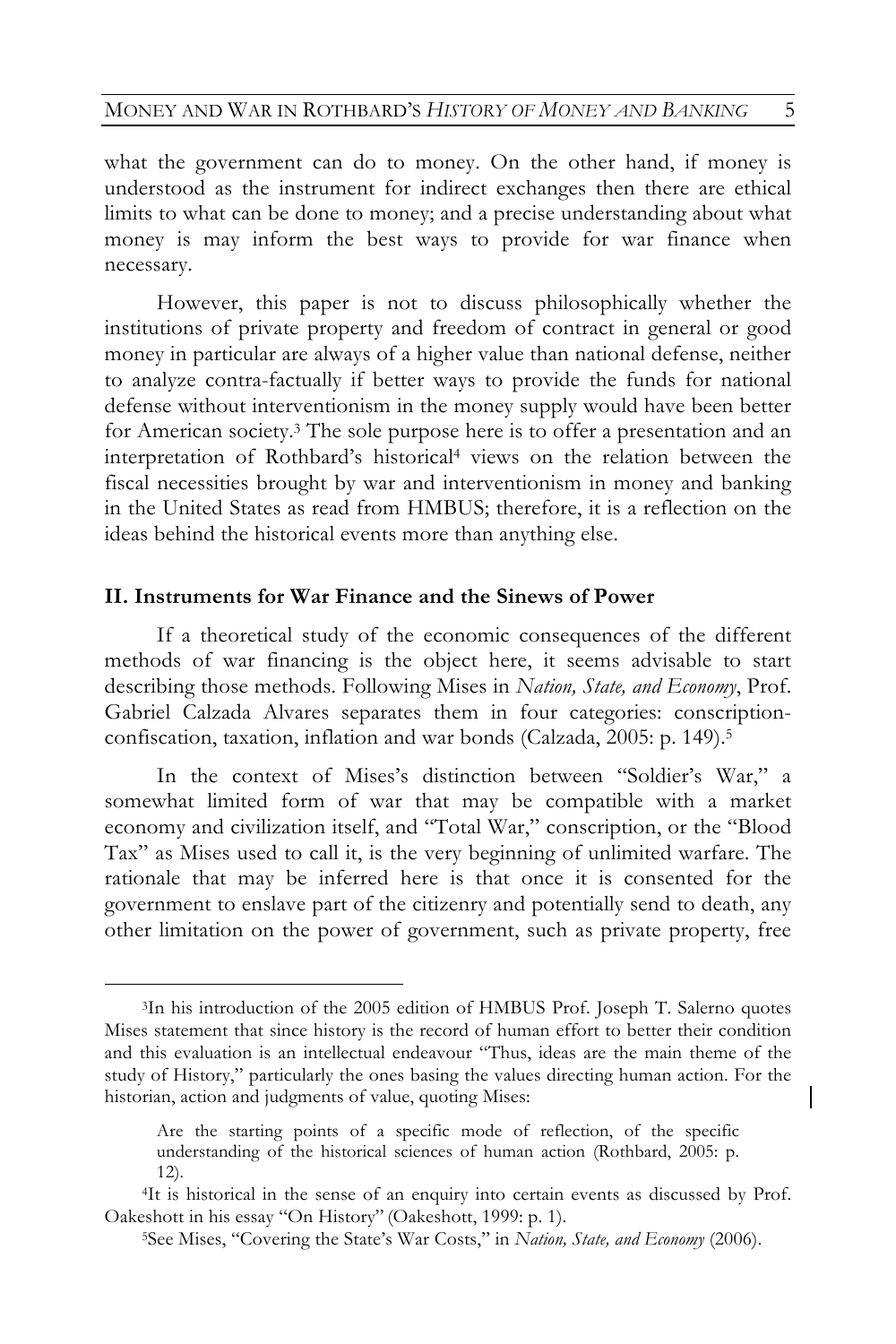speech, whatever, loses its legitimacy. After all, how can someone have the right to refuse his property if others are forced to give their lives? 6

About confiscation, according to Prof. Calzada, the taking of already produced goods and means of production would eliminate the incentives for entrepreneurs to make the necessary adjustments to transform the structure of production in order to deliver war supplies; being therefore a self-defeating method.

Considering taxation, inflation and public debt as instruments to raise the resources to wage war, it is important to take into consideration Mises' lesson that "War can be waged only with present goods" (Mises, 2006: p.139).Accepting Mises assumption, from an economic standpoint, that is, deciding about the use of the scarce resources available, a generation that wages war must bear its material cost. However, it must be understood that sometimes the share of the existing wealth that is required to the war effort is bigger than what can possibly be taken from the tax-payers without forcing them to fire-sell non-liquid assets, producing strong redistributive impacts; or simply the State does not have the tax-collection mechanisms to raise the amount required in a timely and orderly manner. These are the considerations that may lead to the use of one form of taxation over others or may induce the government to have recourse to to debt or inflation in order to respectively spread the burden of the material cost of the war among owners of liquid and illiquid assets and to collect more recourses than what would be possible to collect via taxation. The argument of Prof. Calzada in regard to the efficiency of the different methods of war finance as read from Mises and Rothbard is that taxation is to be preferred to inflation and to a lesser degree, war bonds, due to the distortions that they introduce in all sectors of the economy.

Prof. Calzada concludes that among different forms of taxation a general sales tax combines "the best possible mobilizing effects" with "the least violent attack on private property" (2005: p. 168).

## *The Financial Revolution in England*

The classical account of the relation between money and war is P.G. M. Dickson's The Financial Revolution in England—a Study in the Development of Public Credit 1688–1756. The central thesis of the book is that it was thank to the capacity of the British Crown to raise money beyond

 <sup>6</sup>The same point is made by Prof. Robert Higgs in *Crisis and Leviathan* quoting the economist Wesley C. Mitchell who wrote in 1943 that "When lives themselves are treated as means (to the end of military victory) so is property" (Higgs, 1987: p. 202).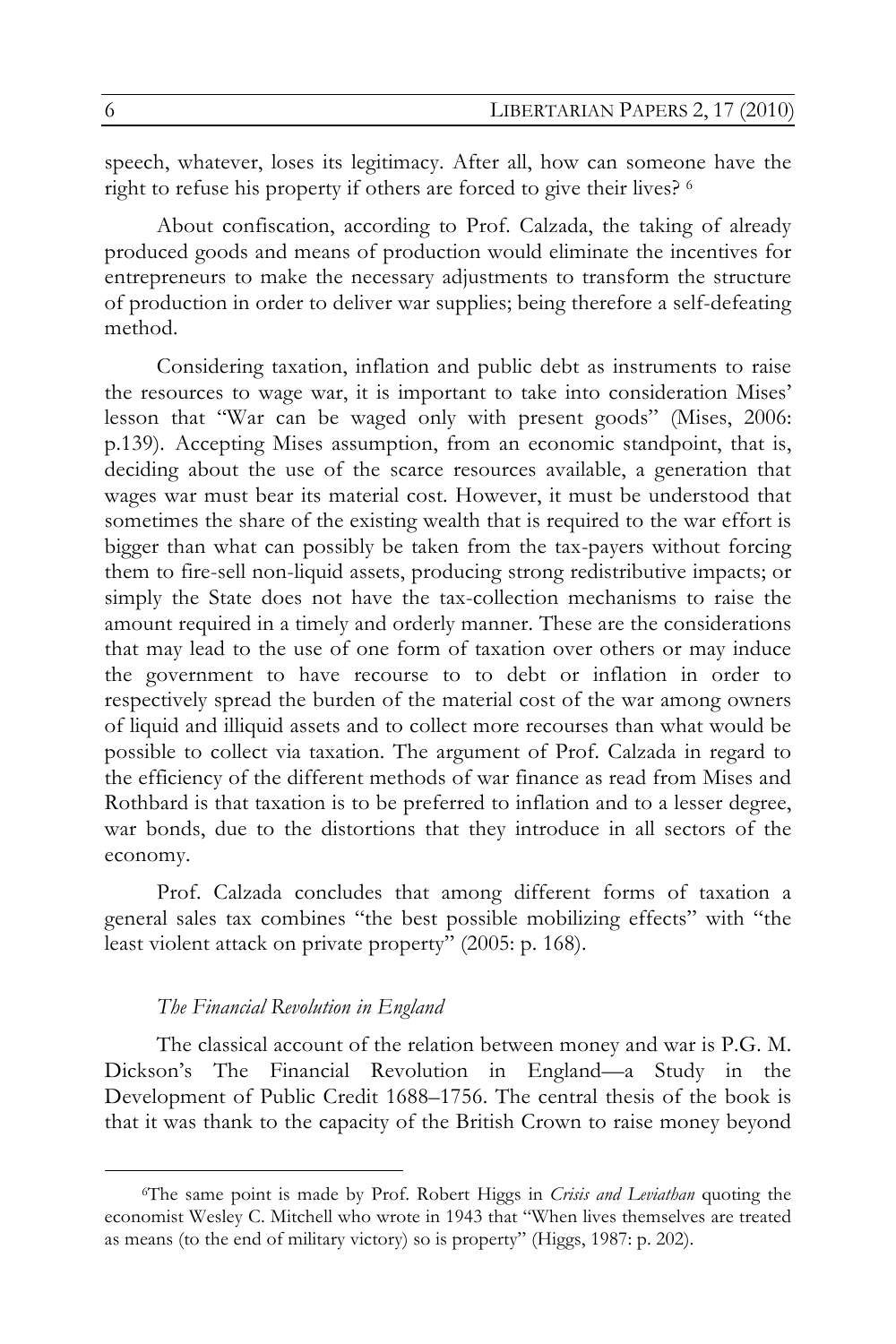its taxing capacity, through borrowing, that England was able to field the military forces necessary to succeed in war against France and its allies. So much so that, quoting a contemporary source (Issac de Pinto), the author states that the astonishing capture of Havana in 1762 "would not have been possible if one-third fewer ships and troops had been assigned to the task" (Dickson, 1967: p. 9).

Prof. Dickson then describes the features of the new system of public finance developed in that period, the development of the market for shortterm and long-term public debt and the relations between the treasury and the financial markets in general.

However, his argument about the relation between the fiscal necessities of the Crown and the development of British financial markets can be understood as operating in two directions; that is, the creation of a stable and efficient government was a precondition for the development of successful public borrowing in the same way that such borrowing ended shaping, out of necessity, a more efficient and stable government in the United Kingdom.

Dickson's argument just exposed was further developed in both directions by other authors. One streak is to say, like Niall Ferguson does,<sup>7</sup> that the existence of a central bank (formally introduced in the UK with the privilege of monopoly of issuance to the Bank of England by the Peel Act of 1844) is crucial for governments to deal with emergencies like wars by the flexibility in the money supply that they allow (2008: p. 100); for instance, talking about the reaction to the crisis of 1914 he writes: "Then, as now, the authorities reacted to a liquidity crisis by printing money" (2008: p. 301).

The other direction is to stress the importance of the fiscal needs of the state to the very shape that financial markets took form. This direction is the one presented by Richard Sylla with his essay "Shaping the US Financial System, 1690–1913" in *The State, the Financial System, and Economic Modernization*. According to him, the financial requirements and policies of the State "determine the ways in which private financial institutions and markets emerge and develop" (Sylla *et al.*, 2007: p. 250). For the author, the financial programme of Alexander Hamilton, which was aimed to provide one more weapon to the Republic's arsenal, resulted in launching a banking system and a securities market in the United States; and for him, the lesson of history is that "virtually" every major financial innovation is just a reaction to the fiscal needs and policies.

 <sup>7</sup>See Niall Ferguson's "Of Human Bondage" in *The Ascent of Money* (2008).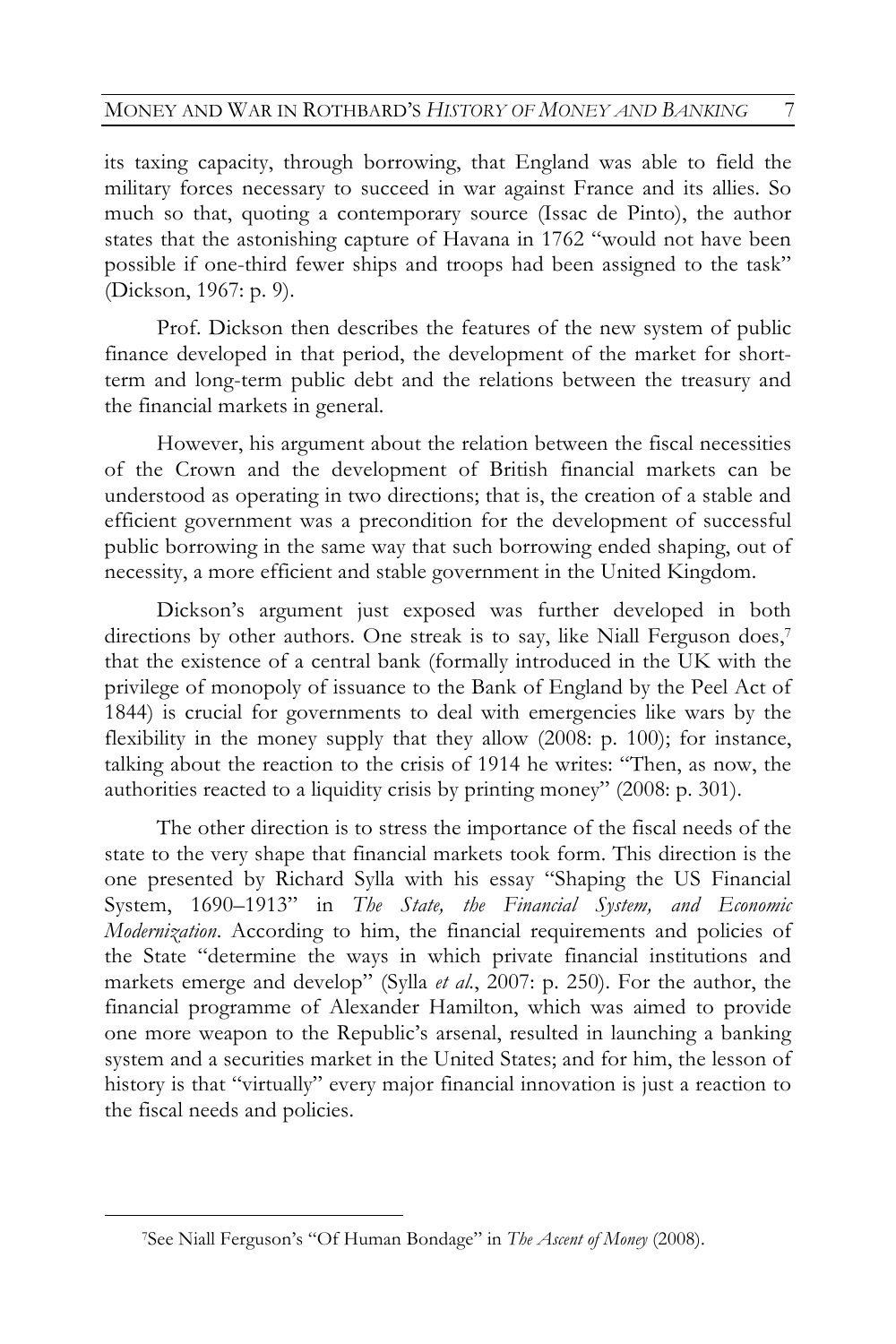*Money and Banking in Rothbard's HMBUS*

The importance to understand how much the "quality" of social interactions (as crystallized in the institutions) is necessary in order to explain the general performance of a society has been presented so far. It was argued that that reasoning also applies to the monetary arrangements of any society and these arrangements, in their turn, are decisively influenced by the fiscal needs of the State, especially in cases of armed conflict. In those circumstances, the history shows the fundamental importance of having efficient arrangements to procure the resources necessary to wage war. The multiples perspectives from which the issue of war finance may be approached, it was also noted, include not only considerations of efficiency, but also moral considerations, and they are key to understand the legitimacy of war procurement in all its forms. It is now suggested that these topics are essential references to have in mind once discussing Prof. Rothbard's views on war financing as expressed in HMBUS.

# **III. Paper Money in Massachusetts during Colonial Era**

#### *The Monetary System in Place in Colonial Times*

Prof. Rothbard starts his book describing the monetary system in place in Colonial America. He notes that the colonies adopted the monetary system of the colonial power, and despite being legally in a silver standard, England was in fact in a bimetallic standard with a fixed parity. Being precious metals internationally traded in the absence of a legal prohibition (what happened in the U.S. only by act of Congress in 1857), foreign coins used to circulate freely. In fact, gold and silver foreign coins comprised the bulk of the circulating medium in the colonies at the end of seventeenth century. The leading specie currency in the colonies was "by far" the Spanish silver dollar, what happened to be the world's most important coin since early sixteenth century and also the most stable coin in the Western world for three centuries (2005: p. 49). Prof. Rothbard also describes the first attempts of manipulation of the currency, either by England in forbidding minting and the export of English coins to the colonies or from the colonial governments in their attempts to make their exports more competitive debasing the shilling in face of the Spanish dollar; being those attempts outlawed by England as early as 1707.

So, Prof. Rothbard describes that aside from some "futile and inflationary" attempts to manipulate the currency, the monetary system in place in the colonies at the end of the seventeenth century was basically a classic bimetallic system with free exchange of the ratio between gold and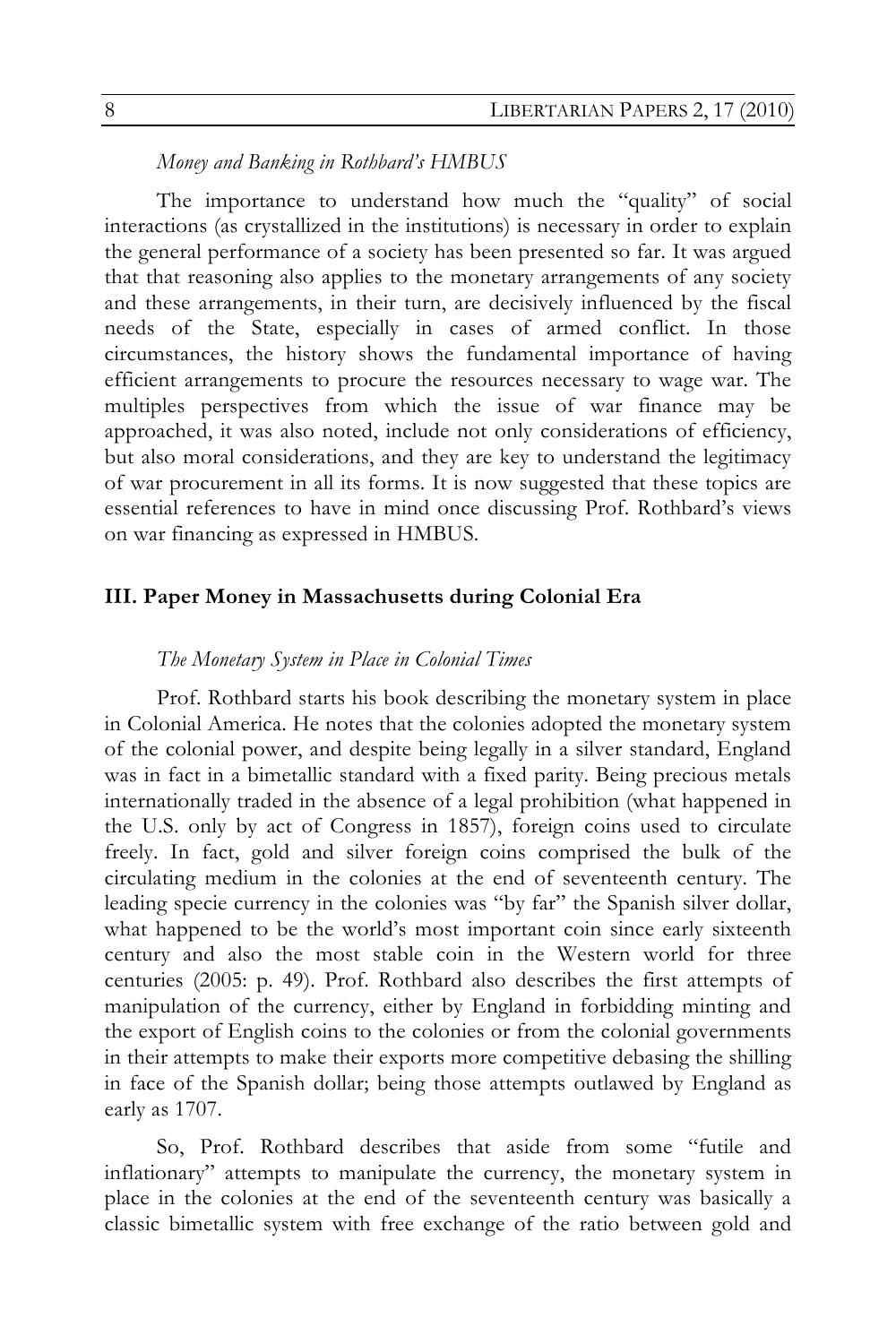silver, with a free flow of coins in and out of the colonies and no forced tender of a national currency.

# *Massachusetts First Issue of Government Fiat Paper Money*

According to Prof. Rothbard, it was medieval China that pioneered government paper money; starting as early as the ninth century with government paper money redeemable in specie that three centuries later "evolved" into irredeemable fiat paper money. The next experience with government fiat paper money happened in colonial America. The colonial government of Massachusetts apart from China was the first government ever to issue fiat paper money; what they did in 1690 (2005: p. 51).

It is important to understand the circumstance in which that policy was adopted.

Jokingly, 8 Prof. Rothbard describes that the Massachusetts colonial government was "accustomed to launch plundering expeditions against the prosperous French colony in Quebec," noting that they were usually "successful." But one day, they were beaten and the expedition came back to Boston without booty to sell and pay the "soldiers." With no money to pay the soldiers and afraid of a mutiny, the colonial government tried to borrow money from Boston merchants but "its credit rating was not the best" and they failed in this attempt to raise the necessary money. Finally, in December 1690, in order to pay the soldiers, the colonial government decided to print  $\ddot{F}$ , 7,000 in paper notes.

According to Prof. Rothbard, "suspecting that the public would not accept irredeemable paper" the government of Massachusetts framed that political decision pledging that it would redeem the notes in specie "in a few years" (it actually took 40 years to do so) and that no more paper money would be issued, however, as soon as February, 1691 the government issued more  $\text{\emph{f}}\xspace\text{\emph{40,000}}$  to repay "all of its outstanding debt" (2005: p. 52). However, the skepticism of the colonists with that first experience soon was perceived by the notes depreciation of about 40% against specie. That led the government to make the notes compulsory legal tender for all payments contracted in specie.

His next relevant reference is on page 53 when he states that in 1711 Massachusetts issued  $£500,000$  "to pay for another failed expedition against

 <sup>8</sup>Without a personal statement and I am unaware of any, it seems impossible to know for certain what the mood of Prof. Rothbard was while writing that passage. One can only guess that he was in a humorous mood in describing the pathetic events which led to the first experience with government fiat paper money in modern times.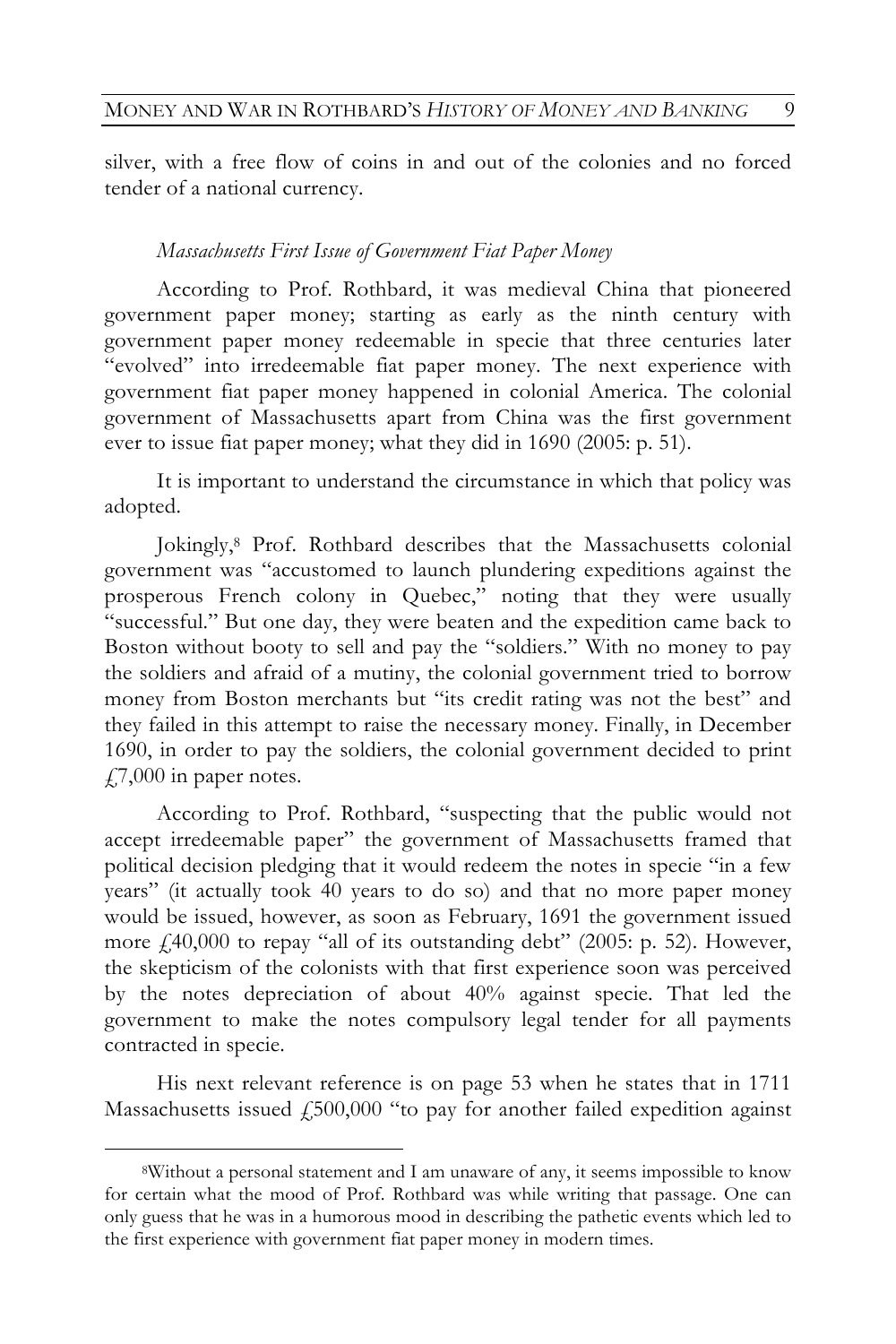Quebec". That massive issuance forced a devaluation of the notes, legal tender notwithstanding. Attempts by the British Crown to force Massachusetts back into a specie currency failed because the colony was unable to retire the notes au pair. Then, again in 1744, Professor Rothbard tells us that "another losing expedition against the French led Massachusetts to issue an enormous amount of paper money over the next several years." By 1748, Massachusetts alone had issued  $\sqrt{2,500,000}$  and the depreciated shilling was valued one-tenth its value in silver in 1690.

## *Government Paper Money in the Other Colonies*

By 1740 all the colonies but Virginia had adopted fiat paper money. In the late 1750's even the colony of Virginia "in trying to finance part of the French and Indian War against the French" (1754–1763) followed suit, according to Prof. Rothbard (2005: p. 54).

After the end of the Seven Years War (1756–1763), in 1764 Parliament extended the 1751 prohibition of new issues of government paper money in New England to all colonies and required the gradual retirement of outstanding notes, forcing the colonies back into a specie monetary standard, and ending the government paper money experiment in colonial America.

At this section, it is possible to see the direct link established by Prof. Rothbard in his narrative between the necessities of war financing and drastic manipulation of the money supply by the government; in this case, the introduction of government fiat paper money.

At this very first case, it is important to note that Prof. Rothbard does not comment on the merits of the measures and leaves open the door for many different interpretations. Objectively, is war a sufficient justification for the government to defraud the money supply by the adoption of fiat paper money? Is it possible to infer from Prof. Rothbard's account of the events what the opinions of the colonists were? And how about Prof. Rothbard's own opinion? Is he explicit about his views? On page 55, his comments first, about the British Crown forcing the retirement of paper money in middle of the Seven Years War; and second, on the "remarkable" stability of the specie standard during the conflict may induce a reader to think that neither as a matter of policy, war finance necessarily implies inflation, nor, "remarkable" as it may be, it is impossible to keep a "stable" specie standard in middle of a major armed struggle. In any event, these are the questions open by the description of the causes for the issuance of government fiat paper money in colonial America made by Prof. Rothbard.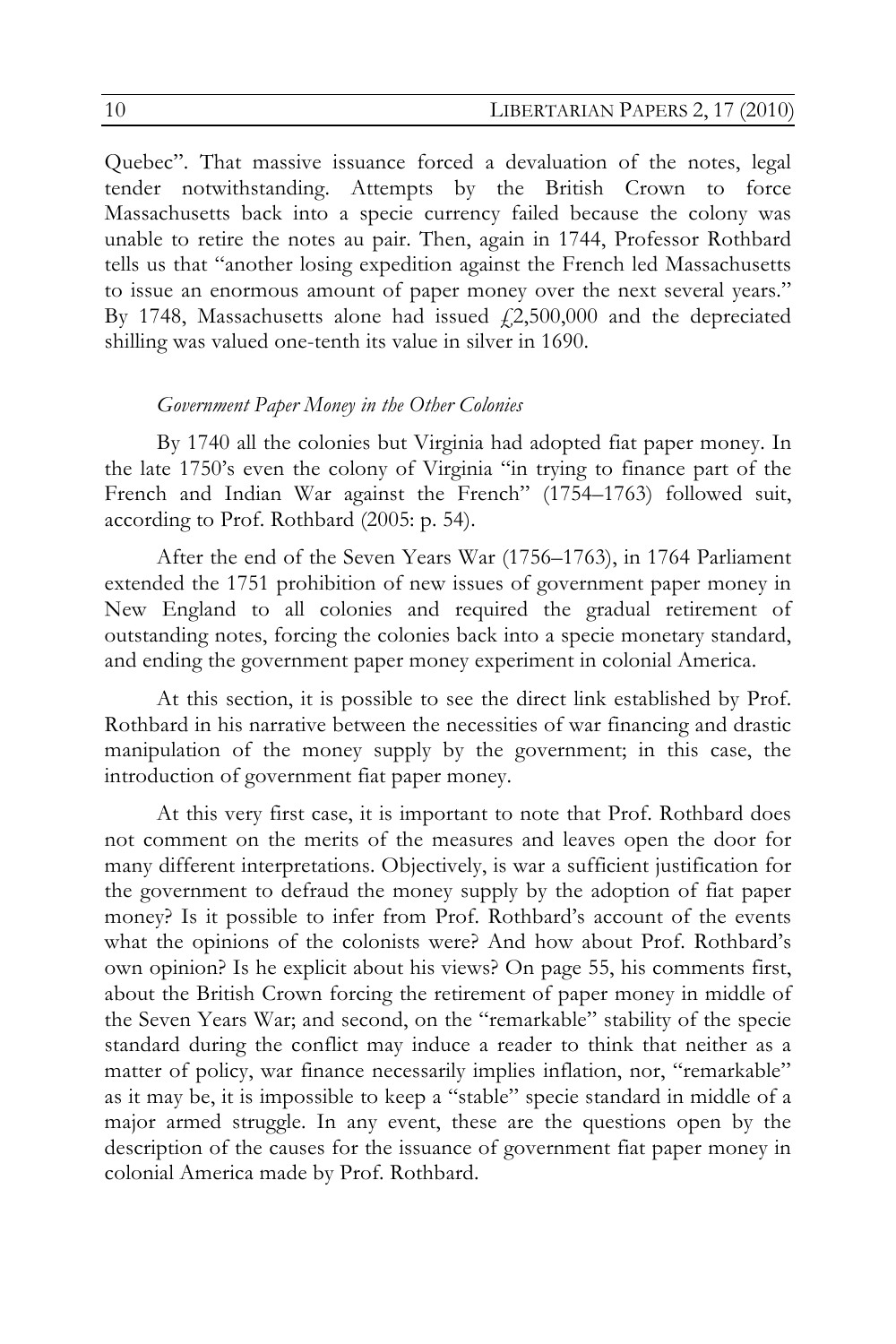### **IV. Revolutionary War Finance**

In the chapter about the financing of the Revolutionary War, Prof. Rothbard describes the process that resulted in an expansion of the money supply from \$12 million in 1775 at the beginning of hostilities to \$225 million in five years due to the issue of non-redeemable fiat paper money by the Continental Congress. Such monetary expansion made the "Continental" paper money depreciate from a parity of \$1 to \$1.25 in specie at the end of 1776 to \$1 to \$168 by the spring of 1781 when it became "virtually worthless" (2005: p. 60).

Next, Prof. Rothbard mentions the issuance of government fiat paper money by the states "to top this calamity" adding \$210 million by the end of the war to the nation's currency, and he describes various attempts by the states to slow the depreciation of fiat money by price controls and forced tender laws. Other measures against private property rights are also mentioned, such as the seizure of supplies by the Continental Army, forcing the farmers and merchants to accept devaluated currency or "certificates" issued by the Army's quartermasters. From these certificates, the federal government issued \$200 million.

By 1779, having turned the government issued fiat paper money in something worthless, Prof. Rothbard tells us on page 61, the Continental Congress started to issue "loan certificates," which technically were part of the public debt but in essence were one more form of circulating currency. Those loan certificates had devaluated "as early as the end of 1779" to a 24 to 1 ratio with the specie and by the end of the war \$600 million of them were issued.

Almost in the end of his chapter about the Revolutionary War finance on page 62, Prof. Rothbard comments on the "maneuvers" by Congressman Robert Morris to pay au pair in specie the depreciated loan certificates. According to Prof. Rothbard, Morris' two reasons were, first, to subsidize the speculators, and second, to make the case for granting the Continental Congress with taxing powers, which they lacked under the Articles of Confederation.

#### *The Bank of North America*

Next, Professor Rothbard mentions the establishment of a fractional reserve commercial bank with a monopoly of banking and issuance, in effect, the first central bank in the United States. It was the "Bank of North America," which started its operations in 1782; the Treasury controlled (5/8 of its capital) the bank and Congressman Robert Morris was its first president. In exchange of its privileges, the bank "lent most of its newly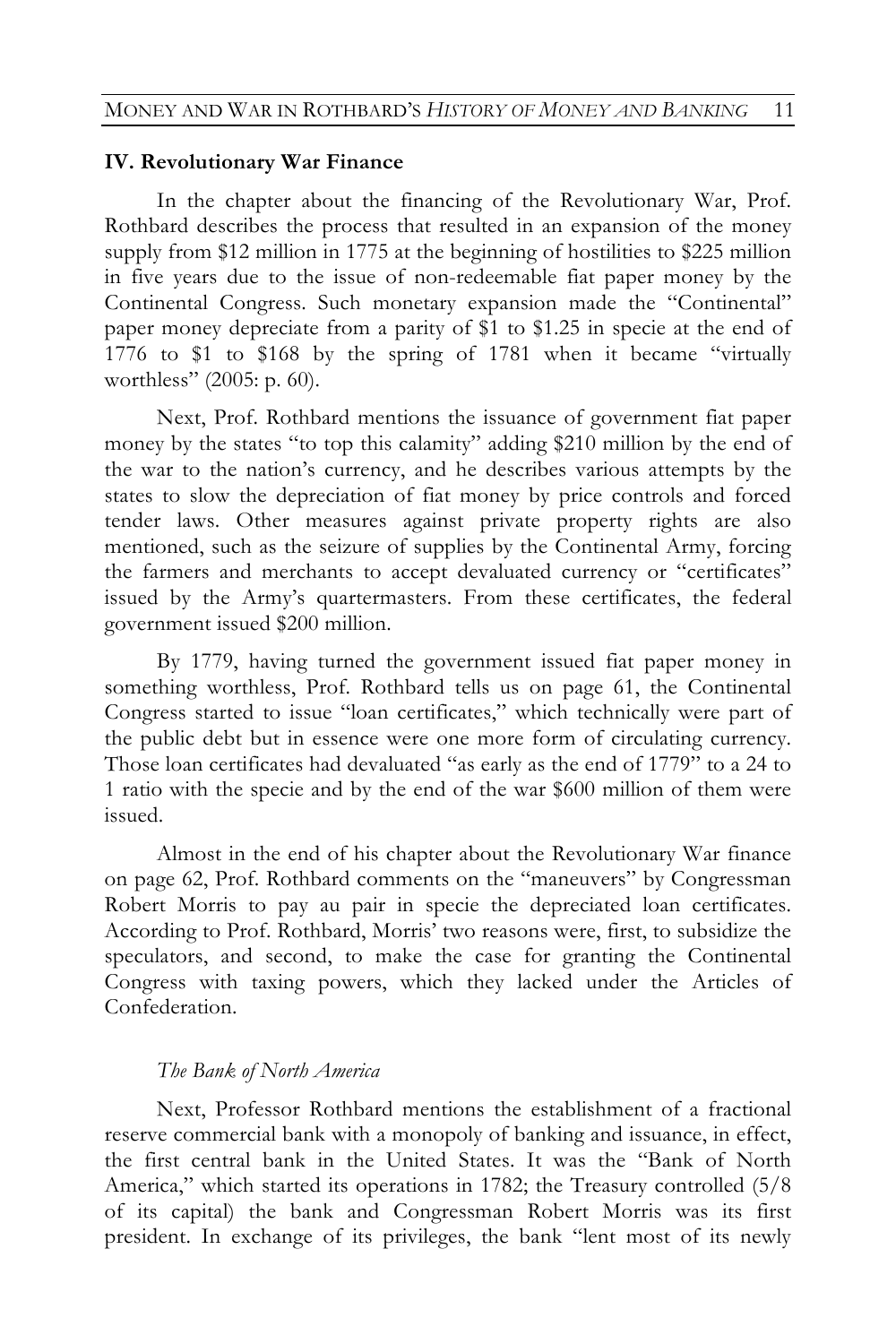created money to the federal government to purchase public debt" (generated during the war). The new bank notes, although nominally redeemable in specie, soon were discredited and in 1783, after the end of the war, the bank was sold to private investors and re-charted in Philadelphia as a private bank, concluding the history of the first central bank in the U.S.

To conclude this chapter, Prof. Rothbard describes the deflationary and recessionary "scarcity of money" provoked by the contraction of paper money when the federal and state governments started repaying the wartime public debt. Some states tried to re-inflated currency in order to honor these payments without needing to increase taxation. These attempts ultimately failed because the states were forbidden to issue unredeemable paper money and the effect of Gresham's law only made specie scarcer.

In this chapter, Prof. Rothbard makes a value judgment about the propriety of the inflationary expansion of the money supply in order to finance the Revolutionary War and about the granting of banking privileges; although he does not comment on possible other sources of financing, his judgment about how the revolutionary war was financed is clear.

Can it be inferred from this chapter that for the founding fathers the foundation of the United States was an end that justified the means? In labeling as "catastrophic" the inflation produced by the fiat paper money, certificates and loan certificates issuance, Prof. Rothbard is clearly not only describing the consequences of such policies but expressing his opinion about them as well.

## **V. The Monetary Constitution of the United States**

The American constitution in 1787 established a bimetallic monetary system, with legal but not forced tender, allowing therefore the circulation of foreign currency and forbidding the states to issue money. The provisions of the constitution regarding money were regulated in 1792 by the Coinage Act that established a fixed parity of 15 to 1 between silver and gold. Thus, the American Dollar became defined as either a weight of 371.25 grains of pure silver or 24.75 grains of pure gold.

The constitutional provisions were respectively a reflection (a) of the circumstances at that time (Prof. Rothbard mentions an estimation that by 1800 about 80% of the coins in circulation were foreign); (b) of the recent experience (with inflationary creation of paper money both by the states and by the confederation); and (c) of the prevailing ideas at the time (bimetallism with fixed parity was then the monetary regime in England).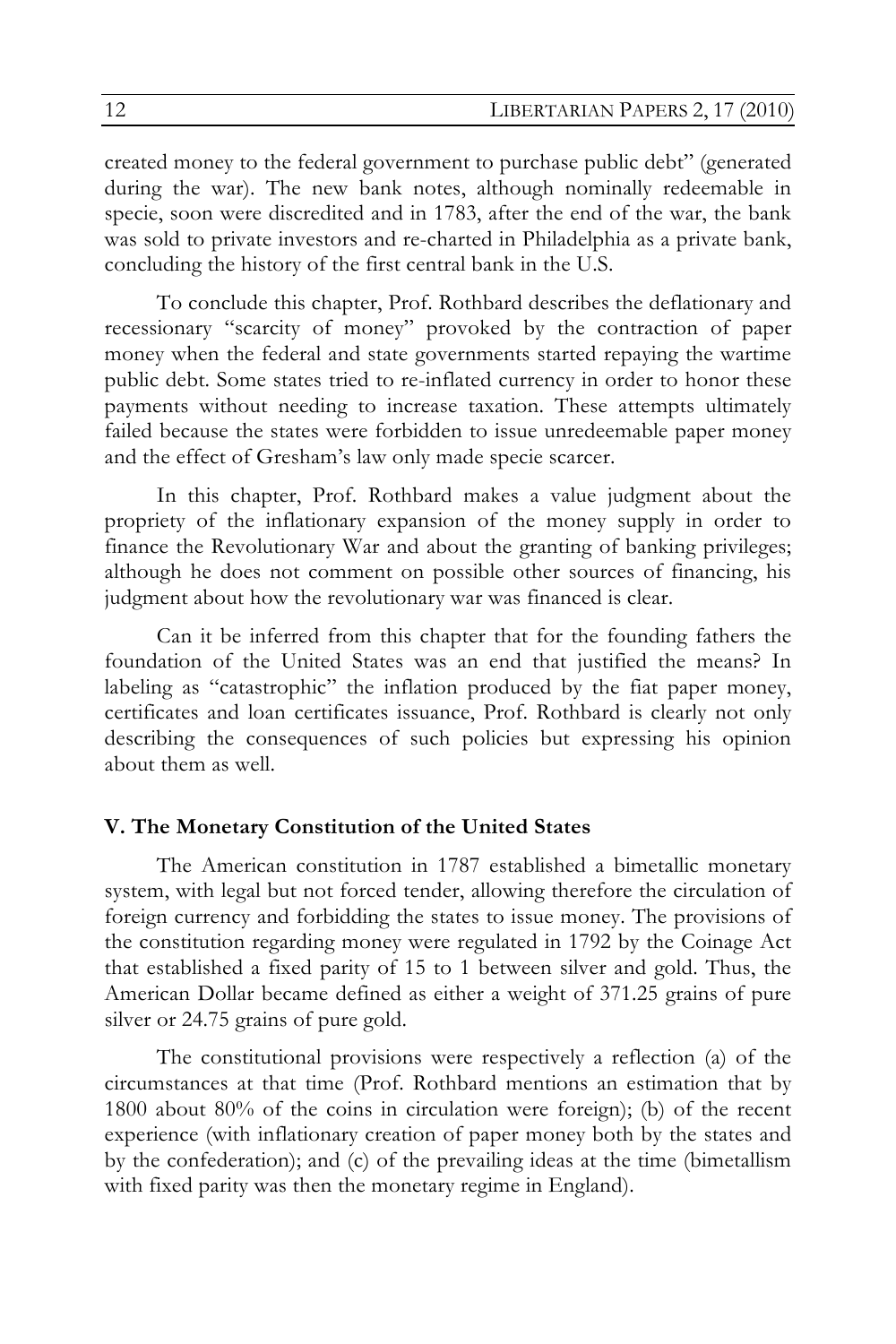#### *The First Bank of the United States*

Even before regulating the currency, a central bank, "The First Bank of the United States," was established as a cornerstone for the monetary arrangements of the new republic in a fashion similar to the UK in which the Bank of England was de facto a central bank. Hamilton's "Report on a National Bank" delivered to the House of Representatives in 1790 states the reasons for the establishment of a National Bank, and the second one is relevant for the present essay, i.e., the "greater facility to the Government in obtaining pecuniary aids, especially in sudden emergencies" (Hamilton, 1790). After some questioning (the constitutionality of a National Bank was questioned even by the Treasury secretary and the Attorney General), the Bank was established in 1791 as a fractional reserve bank.

At a time that taxes were paid in specie, the privilege of paying taxes with bank notes, giving them a quasi legal-tender status, plus the monopoly of a national charter, the deposits of all taxes and the Federal stake in the institution contributed for the success of the Bank in its inflationary credit expansion; most of it funneled to financing the floating of the "newly assumed federal debt", in the words of Prof. Rothbard.

However, on the eve of the 1812–1815 War, a proposal to renew the charter of the bank was defeated in congress and the bank was liquidated in 1811.

## **VI. The War of 1812 and its Aftermath**

According to Prof. Rothbard, the financial system put in place at the beginning of the republic was aimed to fund the federal and state public debt acquired during the independence war with federal taxation; and he understands the restrictions on state paper money and any fiat money in general as reactions against the abuses of the revolutionary war. In this sense, the liquidation of the First Bank of the United States, with its inflationary credit expansion, may be accepted as "solving" an internal conflict in the first monetary policy of the United States that soon would be tested again by the needs of financing a military struggle.

#### *Rothbard's Comments on War's Finance*

The chapter of HMBUS on the 1812 War starts with the following sentences:

War has generally had grave and fateful consequences for the American monetary and financial system. We have seen that the Revolutionary War occasioned a mass of depreciated fiat paper,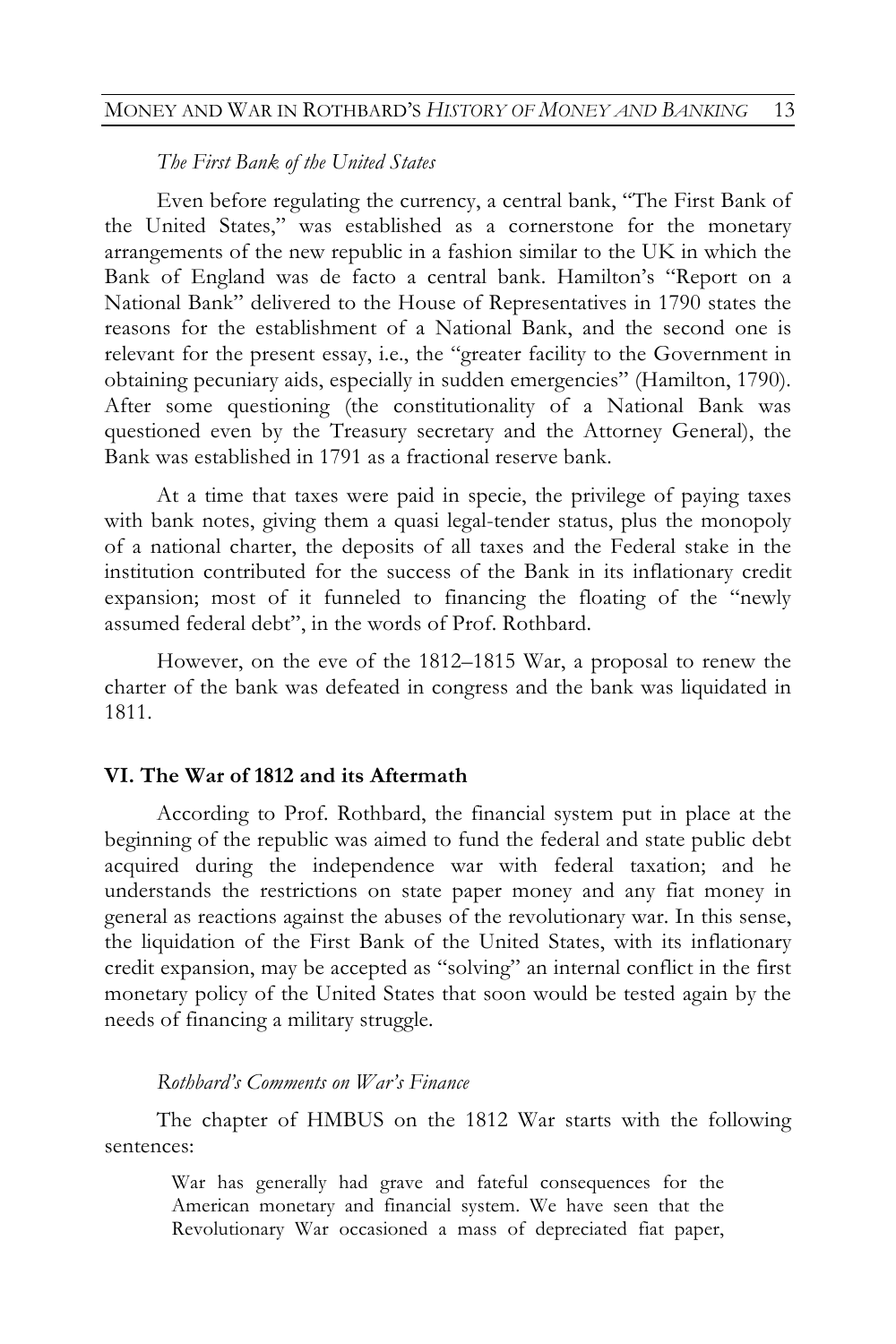worthless Continentals, a huge public debt, and the beginning of central banking in the Bank of North America (2005: p. 72).

The war was financed predominantly by the acquisition of public debt by an inflationary bank credit expansion; and according to Prof. Rothbard, they were encouraged to be formed by the government. There were 117 banks in 1811 and 212 incorporated plus 35 unincorporated banks in 1815. Prof. Rothbard estimates an increase of 87.2% of bank notes and deposits from 1811 to 1815 while the specie in reserves declined by 9.4% forcing the reserve ratio from 0.27 in 1811 to 0.17 in 1815 (2005: p. 73).

Due to the increased demand for redemption in specie in proportion to the increase of outstanding banknotes, most banks in the country soon were facing insolvency and with that risking the war-financing scheme in place. Therefore, in August 1814, the federal government permitted the banks to suspend redemption in specie. Specie payments were not resumed until February 1817, two years after the war was over.

Prof. Rothbard comments about this suspension:

… in one of the most flagrant violations of property rights in American history, the banks were permitted to waive their contractual obligations to pay in specie while they themselves could expand their loans and operations and force their own debtors to repay their loans as usual (2005: p. 74).

Another form of war financing was the issuance of Treasury notes; and that also contributed to the wartime inflation of 35% on average, since those notes were used not only by the public in their transactions but also by the banks as "high-powered money" in the form of reserves upon which they pyramid their credit expansion.

According to Prof. Rothbard, the precedent of the suspension of payments in specie was more important than the inflation and "at least as important as the wreckage of the monetary system" (2005: p. 76). His reasoning to think so is that in case of any general crisis the banks would be allowed to suspend payments in specie again, creating a moral hazard that in fact made null the natural restraint imposed on the banks by the risk of facing a run in case of general crisis. In Professor Rothbard's description of the monetary system in the U.S. before the Civil War as one of "Decentralization without Freedom," it is implicit that individual banks may have been restrained by the risk of facing a run in case of lost of confidence, but the entire banking system was encouraged to discount the risk of a general run and therefore "economizing" in reserves.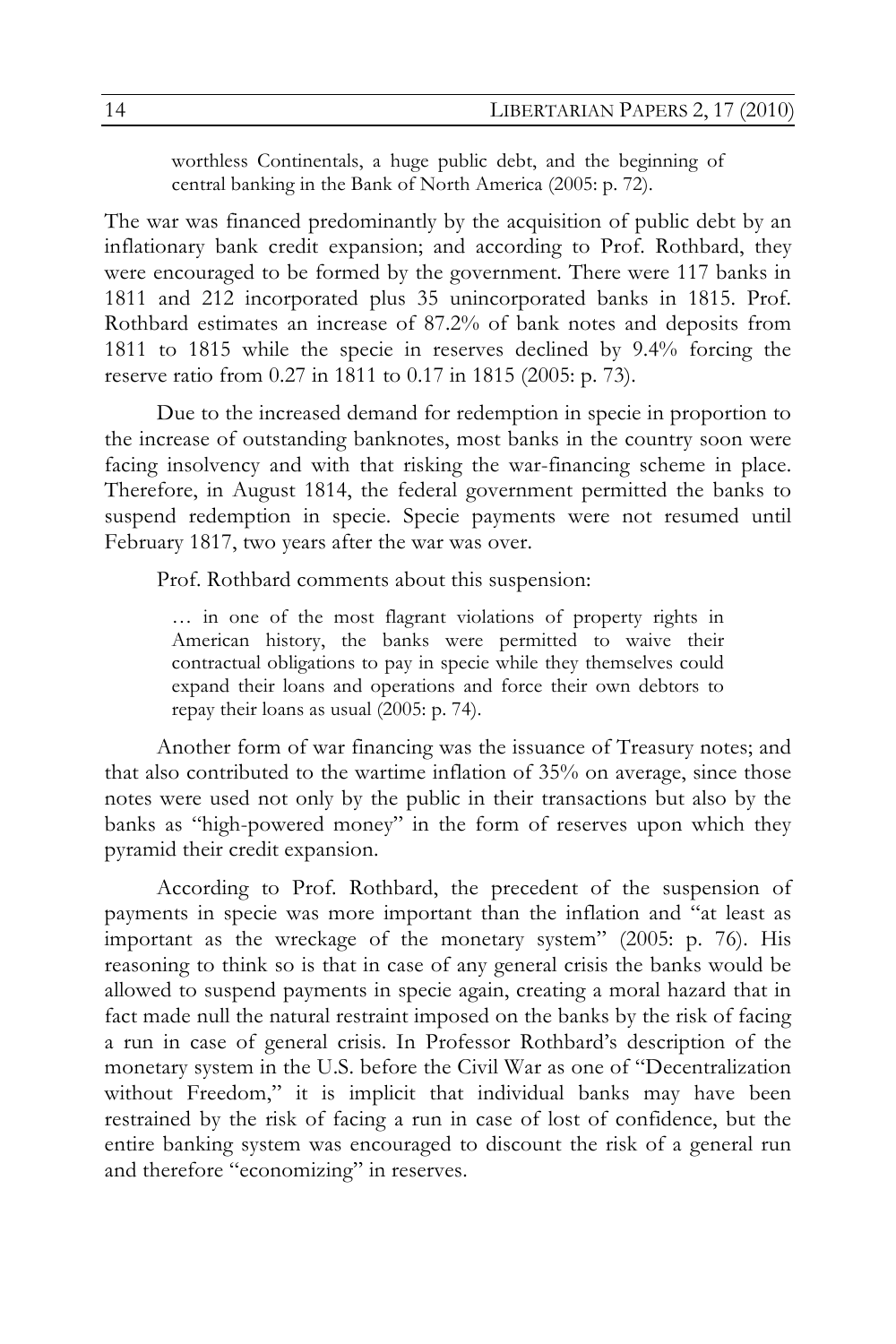# MONEY AND WAR IN ROTHBARD'S *HISTORY OF MONEY AND BANKING* 15

*The Second Bank of the United States, 1816–1833* 

For the present discussion, the establishment of the Second Bank of the United States is important only to illustrate the path of monetary policy after the War of 1812–15. The banks, checked only by the public perception of their competing strengths, continued the inflationary credit expansion of wartime. To put a stop on that, according to Prof. Rothbard, there were two possible paths: the first was the path of hard-money and the other was the path of a new central bank, which was chosen this time. "The Second Bank of the United States", like the first, was a private corporation with 20% of the shares owned by the Federal Government; and it enjoyed a monopoly to create a national paper currency, to purchase the public debt and to monopolize the deposit of funds of the U.S. treasure. The bank was able to support the local banks in resuming redemption in specie, essentially because with its support, the perception of the strength of local banks was enhanced and claims for redemption dwindled, allowing the banking system to continue with their inflationary expansion. Eventually, as early as 1818, the bank started to suffer a drain of specie, forcing it to adopt "heroic" contractions, that led to the panic of 1819, starting the first cycle of boom and bust in America and creating the background for the first articulate reaction to the status quo in money and banking, the movement led by Andrew Jackson.

#### *The Jacksonian Movement*

In trying to understand Prof. Rothbard's views on war finance in the US, it is important to describe the changes introduced in the monetary constitution of the United States by Andrew Jackson and his associates, since the new institutional arrangements were basically the ones in place at the beginning of the Civil War.9 The Jacksonians are described by Prof. Rothbard as libertarians who pioneered the concepts of the Currency school in their policies. They succeeded in (a) their fight against fractional banking in general and the central bank status of the Second Bank of the United States in particular; (b) severing all links of the federal government with the banking system, operating exclusively with paper 100% backed by specie; (c) allowing the free circulation of foreign currency in the country; and (d) retiring the federal debt in its entirety. In 1857, an important part of Jackson's monetary reform was repealed when Congress striped legal tender power of foreign coins.

It is worthwhile to note an important feature of the banking system of the United States previous to the Civil War, that is, the "Free banking"

 <sup>9</sup>Prof. Rothbard is famous for having changed the prevailing understanding about the Jacksonians among historians.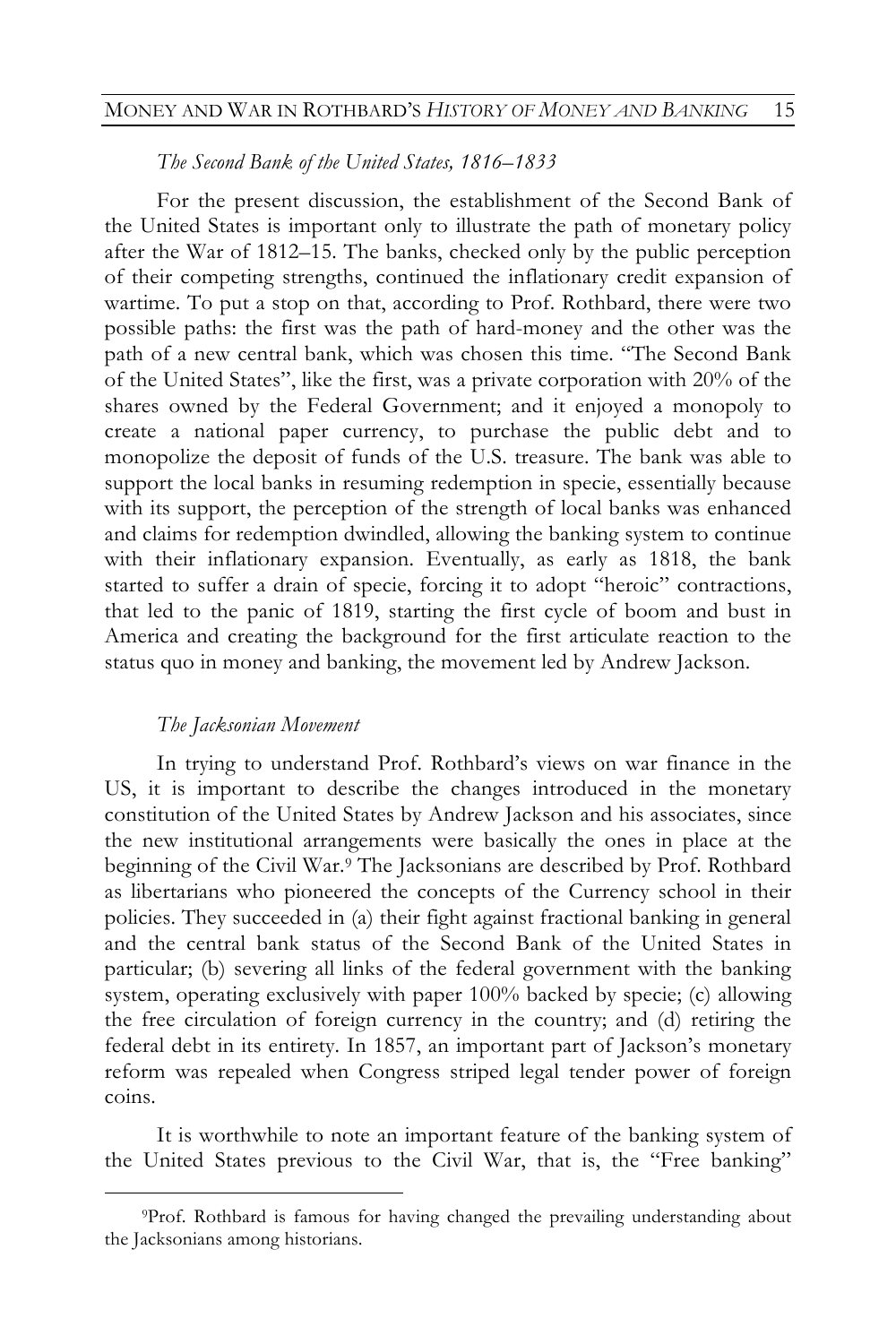arrangements under which, although the banking business was open to competition with very small hurdles, they were regulated by the states. That feature have induced the state chartered banks to pyramid the issuing of their banknotes on state public debt (as a quid pro quo by their charters) and at same time offered a protection to them against systemic crisis by allowing them to periodic general suspensions of specie payments whenever necessary by the banking system as a whole (latest episode before the Civil War was in 1857).

With all its real life problems, Prof. Rothbard praises many features of the monetary arrangements of the U.S. before the Civil War, such as the clearance mechanism spontaneously developed into the system and administered by the Suffolk Bank. That clearance mechanism was interrupted in 1858 by political pressure and any hope of the reestablishment of an equivalent mechanism was lost with beginning of the confrontation.

# **VII. The Civil War**

Prof. Rothbard's description about the impact of the Civil War on American finances is a sobering one. It was the cause for the U.S. to suspend redemption in December 1861, for the first time since the 1814–1817 episode caused by the 1812 War; and this time, it lasted two decades. Once in an inconvertible fiat standard, the federal government soon started to inflate the money supply, which was done through the Legal Tender Act of February 1862.

The federal expenditures increased exponentially during the war, rising from \$66 million in 1861 to \$1.3 billion in 1865. Those expenditures were mostly financed by public debt and not by issuance of fiat money. The deficit accumulated during the war reached the amount of \$2.6 billion, of which \$432 million were financed by printing fiat money and all the rest was borrowed. In order to fund this borrowing, all the savings in the country had to be drained, and the banking system was the instrument to achieve that goal.

Chief among the structural changes identified by Prof Rothbard was the new architecture of the banking system that resulted from the effort of war financing; with a "quasi-centralized fractional reserve national banking system" (2005: p. 122). The new structure ended the separation between federal government and the banks introduced by the Jacksonians and:

(w)hereas the effects of the greenbacks were finally eliminated by the resumption of specie payments in 1879, the effect of the national banking system are still with us (2005: p. 137).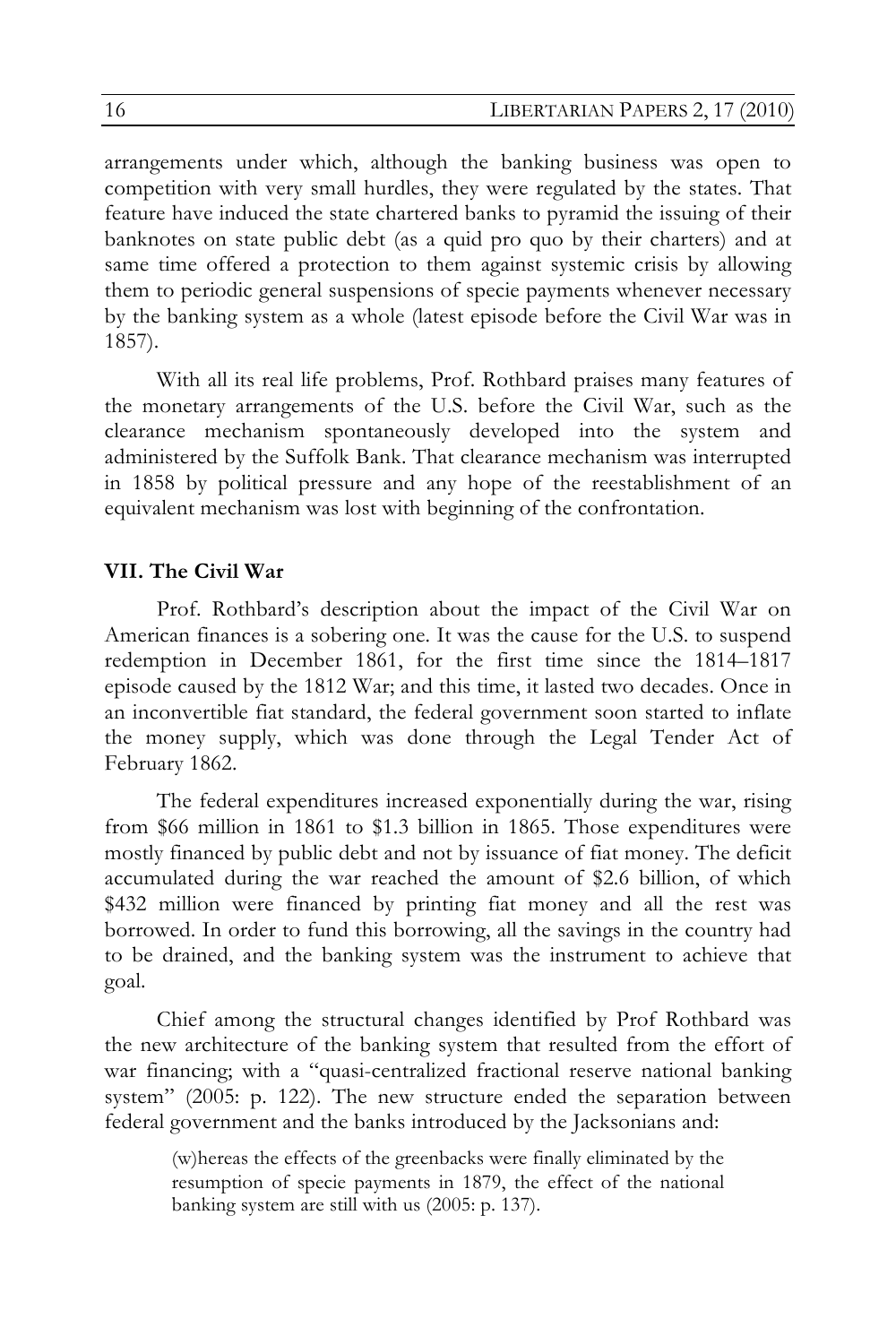The new banking system was effectively built as an inverted pyramid, with the banks, in issuing their notes, multiplying their reserves, now, composed basically of federal debt (p. 142). On top of that, the country banks, which were not required to have specie reserves anymore, could have their reserves deposited with city banks, and these, in their turn, could have their reserves deposited with banks in New York City, which hold their reserves both in fiat money and specie; it worked to an extent that the money supply rose from \$454 million to \$1.773 billion during the war.

The process of replacing gold as bank reserve and the continuous attempts to curb the gold market by Treasury Secretary Salmon Chase while in office were necessary to force the country to adopt public debt and fiat money as medium of exchange and "high powered money" at the pace required by the funding of the war effort, with the creation of this new banking system "the federal government had an assured, built-in market for its debt" (2005: p. 142).

The well-documented chasing (no pun intended) of "gold speculators" and other forms of violence against private property and freedom of contract as part of the government policy did not passed unchallenged, though. Not only states such as California and Oregon effectively repudiated the fiat money by not accepting it in payment for state taxes and legislating "specific currencies contracts," but also the judicial institutions helped to protect individuals from the depreciation of the "greenbacks." Wholesale prices rose at a rate of 22.2% per year during the war.

The monetary and fiscal consequences of the war: In short, the monetary and fiscal consequences of the war were that the U.S. at the end of it had a "depreciated inconvertible greenback currency, and a heavy burden of public debt" (2005: p. 147). Then, according to Prof. Rothbard, yet another deleterious consequence of the war came in play: the perverse incentives for political forces to mobilize for the continuation of the inflationary credit expansion, summarized in the Carey's gospel (after the economist Henry C. Carey) of "high tariffs and soft money" (p. 148). Prof. Rothbard even describes *avant lettre* Keynesian schemes of public spending among the inflationists. Public spending was advocated by them, even if it was not necessary or conducive to better productivity in general, such as "pyramid building or digging holes in the ground" (p. 149). He also describes the importance of the railroad lobby among the inflationists. The actions of the inflationists prevented serious talk about resuming redemption until 1879, almost two decades after it was suspended.

The final last enduring change in the American monetary constitution as a consequence of the civil war came about when the greenback question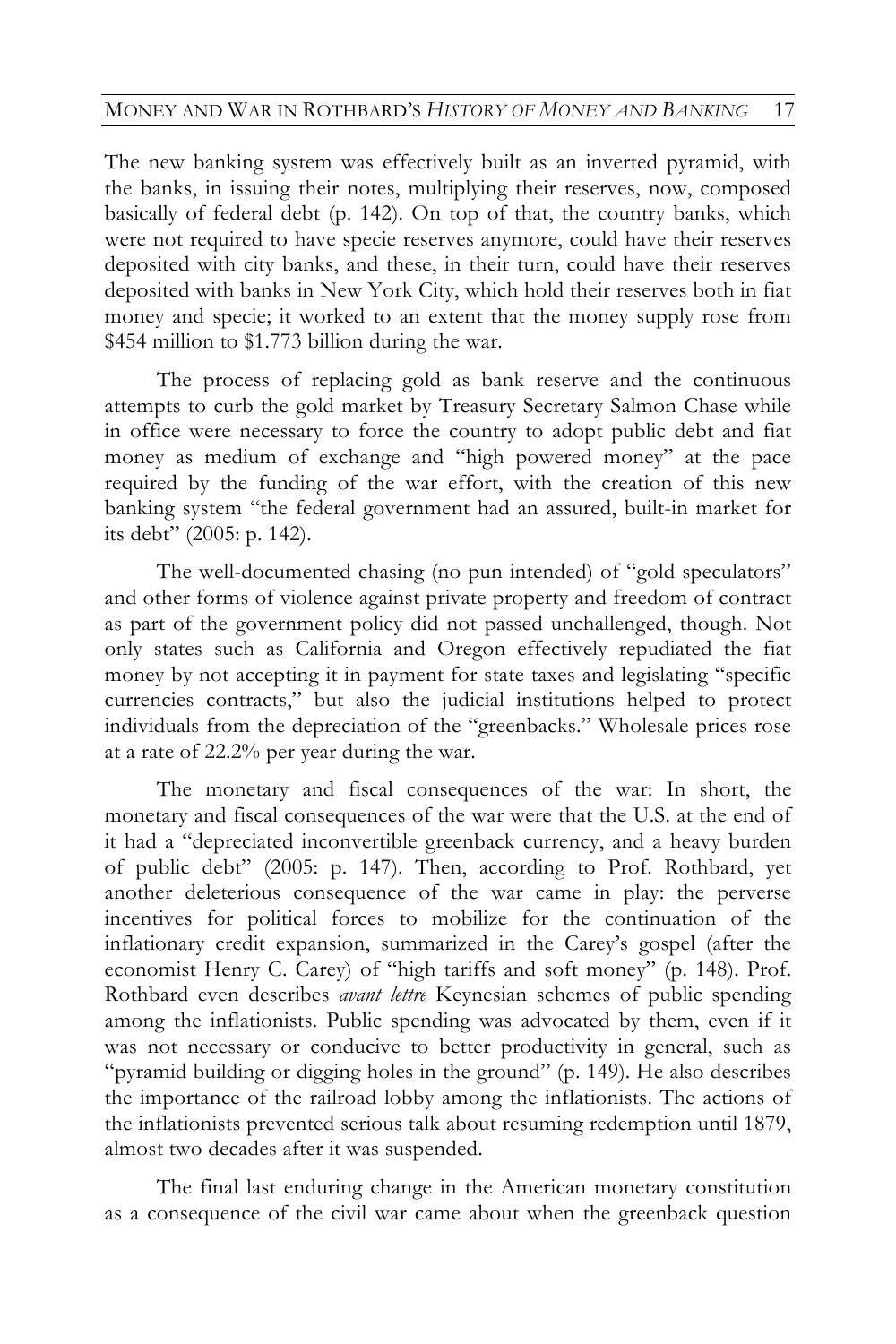reached the U.S. Supreme Court in the case of Hepburn v. Griswold which was decided in February 1870 and the acts of the Treasury Secretary were declared as "unnecessary and Unconstitutional" by a majority of 5 to 3. But a new Court, with two new judges, by a new majority of 5 to 4 in the case of Knox v. Lee declared paper money as constitutional in May 1871.

A last note by Prof. Rothbard about the struggle to resume normalcy in monetary matters after the war, with the resumption of redemption in specie, is about the compromise on bimetallism and silver purchases that in 1879 came into being along with the return to a redeemable currency.

For Prof. Rothbard, the Civil War was a turning moment in American monetary history, and the consequences of the war in terms of money and banking were all negative. So, with the chapters on the Civil War, Prof. Rothbard, as quoted above in different passages, makes clear his discomfort with the consequences resulting from the effort of war financing and its enduring marks on the monetary institutional arrangements of the United States.

# **VIII. The First World War**

#### *The Golden Years*

The years between 1879 and 1913 were the years of the Gold Standard in the U.S. It was the time of the "free banking" system in which there were: a) non-note issuing banks regulated by the states, and b) national, issuing banknotes.10 The bank notes were redeemable in specie, and they used to operate with fractional reserves; these reserves were cumulatively deposited in major cities around the country and ultimately in banks in New York City.

An analysis of those arrangements are not the object of the present essay; however, understanding the problems of having banks investing their reserves in state and federal bonds does not require much thought.

Other problem into brewing was the commitment to high tariffs and soft money of the Republican Party, expressed in the Sherman Silver Purchase Act (which doubled the purchases of silver by the Treasure and made the U.S. Dollar redeemable in either Gold or Silver at Treasury's discretion) and the McKinley Tariff Act, both from 1890.

 <sup>10</sup>According to Prof. Vera Smith, in 1913, there were about 20,000 banks in the U.S., 7,000 of them, note issuing national banks, regulated by the National Bank Law and the others organized in accordance with the laws of the respective states in which they were established (Smith, 1990: p. 146).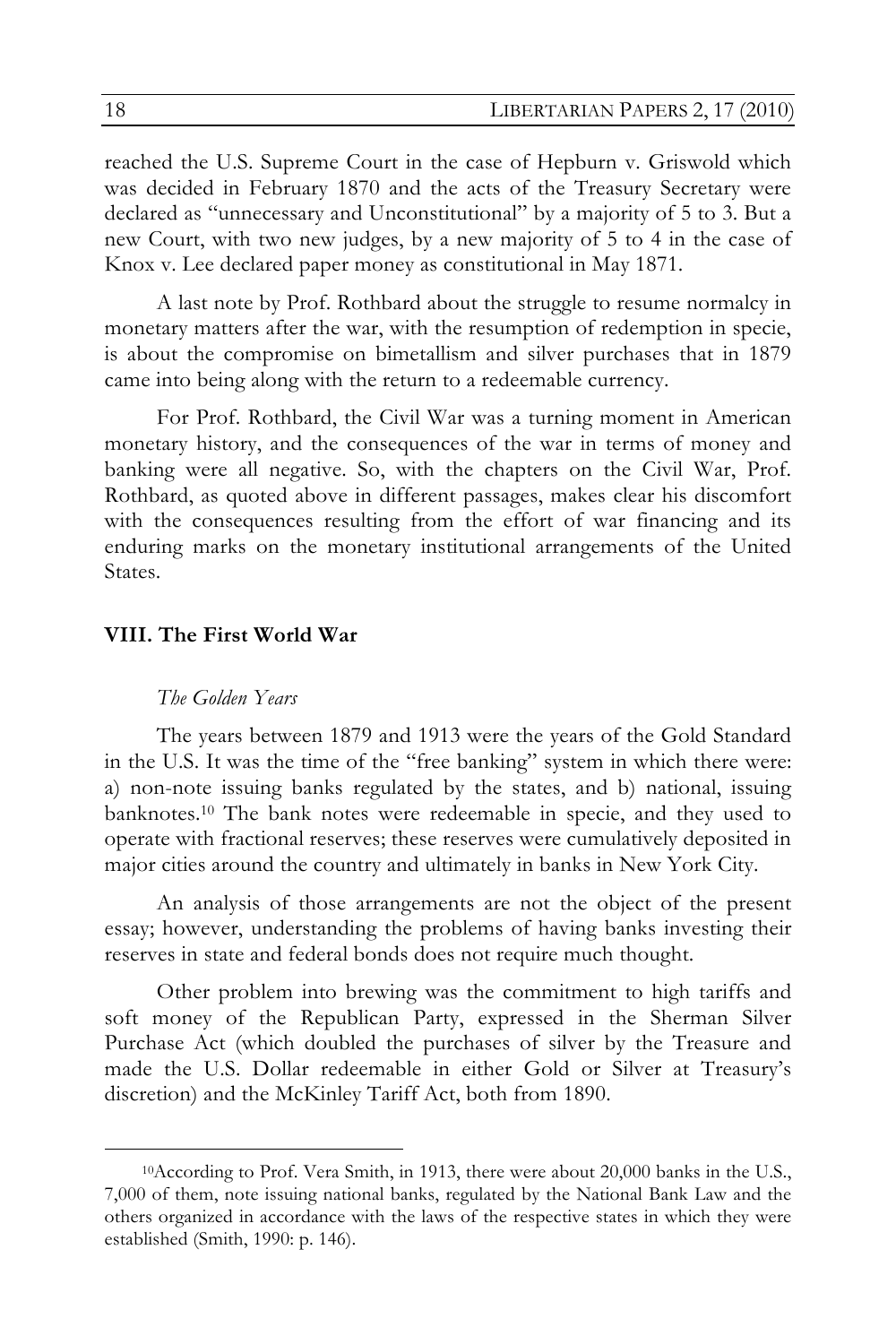In those years, many attempts to institutionalize bimetallism happened, shaking the confidence in the U.S. Dollar and the American commitment to a Gold Standard; not even the Sherman Silver Purchase Act repelled by the end of 1893 restored confidence, since other anti-gold political movements were active.

Nevertheless, it was a time of mild deflation, low interest rates, increased productivity and economic growth with the resulting growth in income per-capita; but a transformation in the political landscape in America was in place at the end of the nineteenth century. The elections in 1896 represented the end of the Democratic Party as "America's great laissez-faire, hard-money libertarian party," and its political space was occupied by the new "corporate, statist ideology of progressivism." The policies under which that long period of economic development happened yielded no more majority support and were replaced for a different set of values that would shape policymaking in the years to come; according to Prof. Rothbard:

The progressive Era of 1900–1918 fastened a welfare-warfare state on America which has set the mold for the rest of the twentieth century (2005: p. 178).

## *The Federal Reserve System*

The Federal Reserve System must be understood as part of the reshaping of American political institutions inspired by Progressivism.

Although the different initiatives of the Progressive Era were perceived by the public as motivated by "moral" concerns and guided by a "scientific" approach to the problems, specifically in the case of the central bank, as pointed out by Prof. Rothbard, the banks in general and the big banks in particular were concerned by lack of 'elasticity" of the money supply under the existing bank arrangements at the time. It was their inability to expand money and credit "as much as they wished" that led the banks to advocate for the establishment of a central bank with the responsibility of a lender of last resort; and it was done through third parties identified justly or unjustly as "grassroots", such as the ones gathered at the "Indianapolis Monetary Convention" in 1897 (p. 190).

The establishment of the Federal Reserve System as formally a central bank was not an entire novelty, however, since the Treasury to an extent had been functioning as a de facto central bank (2005: p. 207).

The political movement for the creation of a central bank finally succeeded in December 1913 when the Federal Reserve Act was passed creating the Federal Reserve System (Fed).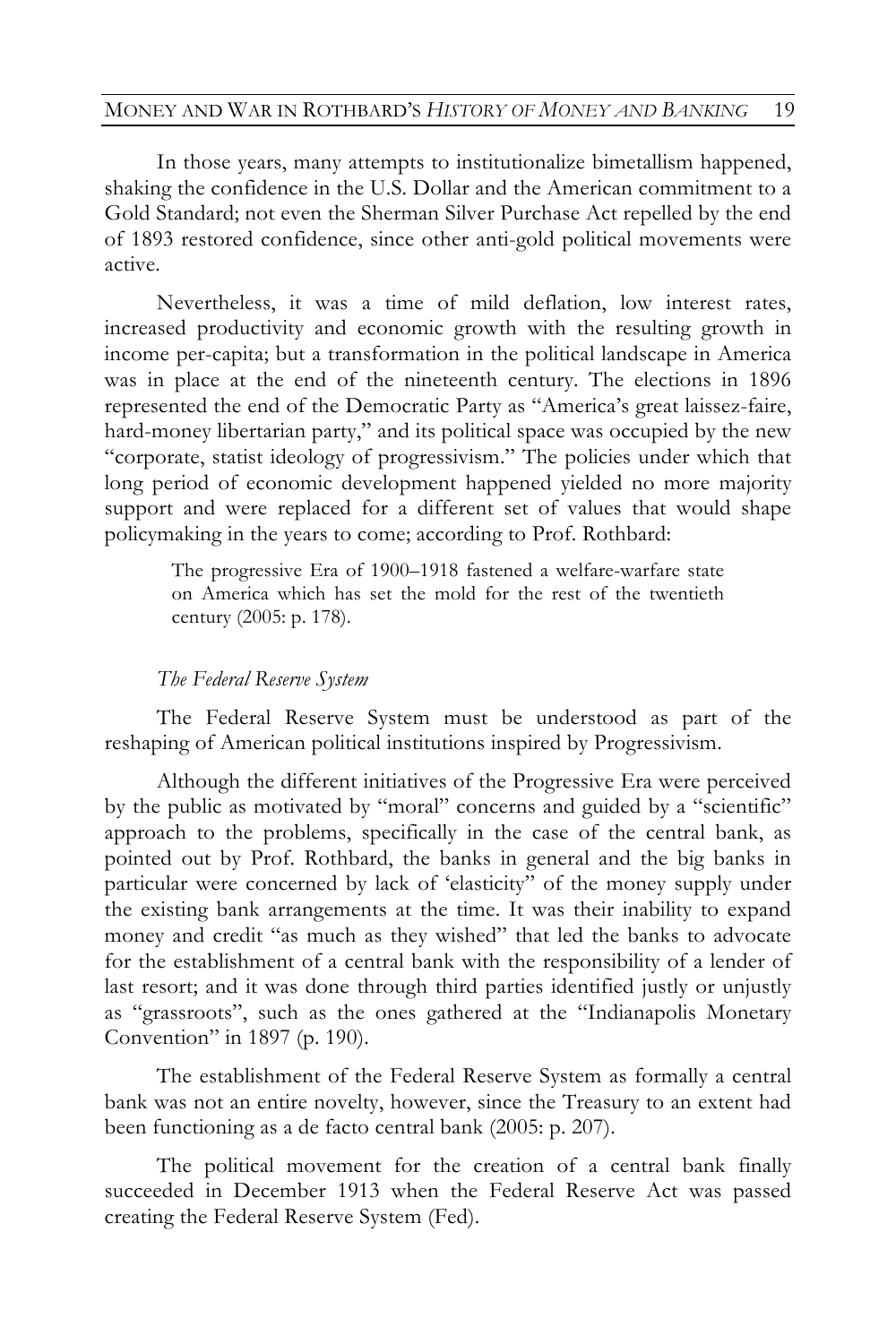# *The Gold-exchange Standard*

The monetary standard in place around the world in the decades that preceded the Great War, more than a fractional reserve gold standard, was a fractional reserve gold-exchange standard, under which reserves were not kept in gold but in a convertible currency mainly in Sterling Pounds or U.S. Dollars in a minor scale.

This system, which in effect pyramided the inflation on money supply in different countries around the world on top of already inflated pounds or dollars, actually loosened the constraints on note issuance by American and English banks, at same time that it lent the prestige of gold to the currency of peripheral countries as long as they integrated their financial systems globally. As stated by Prof. Rothbard:

In that way, if U.S. banks inflated their credit, there would be no danger of losing gold abroad, as would happen under a genuine gold standard (2005: p. 219).

Bringing more and more countries to this system, justified as it was by some economic theories about the existence of "surplus" capital in the relatively more developed countries and clearly in the interest of their banking systems, became part of the foreign policy of both the U.K and the U.S. prior to the Great War and soon afterwards; a foreign policy that became indistinctly imperialist (p. 218).

Money and Banking in the U.S. during the Great War: It is symptomatic that there is no chapter about the monetary policy in the U.S. specifically during World War I in HMBUS, but instead, Prof. Rothbard chose to deal with those events under a chapter about the operations of the Fed from 1914 to 1928, the years that Mr. Benjamin Strong was the governor of the New York Fed. It served his purpose of showing the links between Fed's policy and the interests of the House of Morgan, which were invariably linked with British interests. According to Prof. Rothbard, one of the main reasons for the Fed to have adopted an inflationary policy during the war, which lasted with short interruptions until 1928, was to help Britain to finance their war effort and later to help the U.K. in their catastrophic decision of returning to the gold-exchange standard at the rate of 1914. In Prof. Rothbard's words:

The United States inflated its money and credit in order to prevent Britain from losing gold to the United States, a loss which would endanger the new, jerry-built "gold standard" structure (2005: p. 271).

Actually, there are many evidences of the inflationary expansion of money and credit in the U.S. as part of the American war financing; and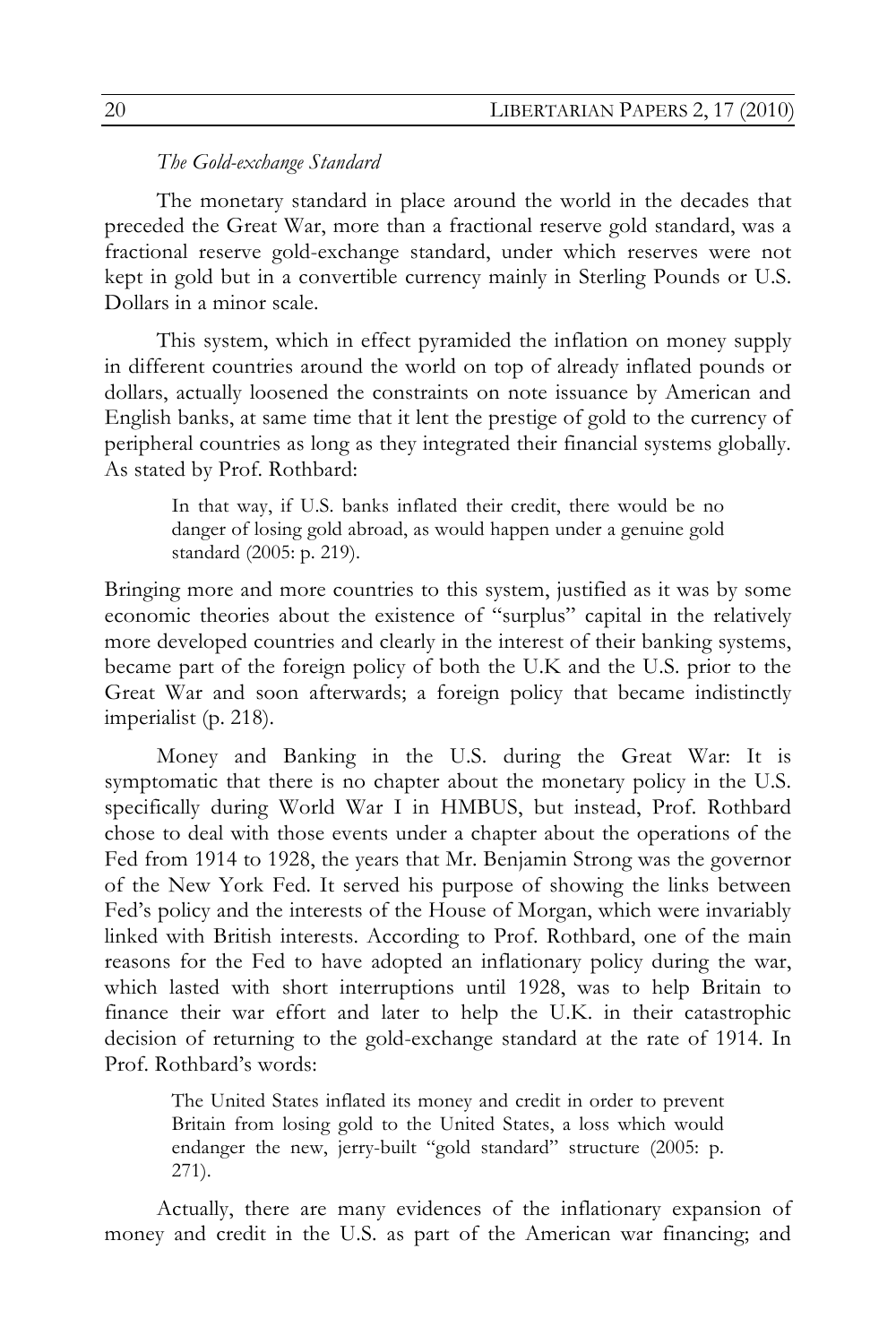many of those evidences are quoted by Prof. Rothbard in the HMBUS. From the methods "of intimidation of business" employed by Hoover when he was "food czar in the World War I" to the activities of Mr. Eugene Meyer as managing director of the War Finance Corporation (WFC) in propping up the market for federal bonds and subsidizing American industries (p. 280). Prof. Rothbard even traces back to the collectivism engendered during WWI many of the initiatives to fight the Great Depression, such as the Reconstruction Finance Corporation (RFC).

However, it is necessary to go to other sources in order to find precise data about money and credit expansion in the war years, and Friedman's and Schwartz's A Monetary History of the United States shows that the wholesale price index in the U.S. from 1914 to 1918 rose from 65 to 130 in a scale that the wholesale price level of 1926 equals 100; the money stock rose roughly from \$15 billion in 1914 to \$30 billion in 1918 (Friedman and Schwartz, 1993: p. 197).

The federal debt increased immensely during the war; from \$32 billion of total expenditures by the federal government from April 1917 to June 1919, no less than \$23 billion were funded by borrowing and money creation (1993: p. 216).

The Fed could not possibly come into being in more adequate moment, since the raison d'être of a central bank was precisely as Alexander Hamilton wrote in his "Report on a National Bank" to be of "greater facility to the Government in obtaining pecuniary aids, especially in sudden emergencies", as mentioned before. And that was precisely what the Fed did in face of the necessities of war financing, in the words of Professors Friedman and Schwartz:

The Federal Reserve became to all intents and purposes the bondselling window of the Treasury, using its monetary powers almost exclusively to that end. Although no "greenbacks" were printed, the same result was achieved by more indirect methods using Federal Reserve notes and Federal Reserve deposits (1993: p. 216).

Summarizing the monetary impacts of the war finance, Professors Friedman and Schwartz state that from the \$34 billion in expenses (\$32 billion in Federal deficit plus \$2 billion in additional Treasury cash balances), 25% was financed by taxes, 70% was borrowed and 5% was money creation. They also note that due to the fractional reserve system, the money supply increased \$6.4 billion or \$4.8 billion more than the fiduciary currency issued by the government.

During the WWI, the Fed proved its utility, now came the cost, in the form of the post war inflation, and it was big: it was roughly of the same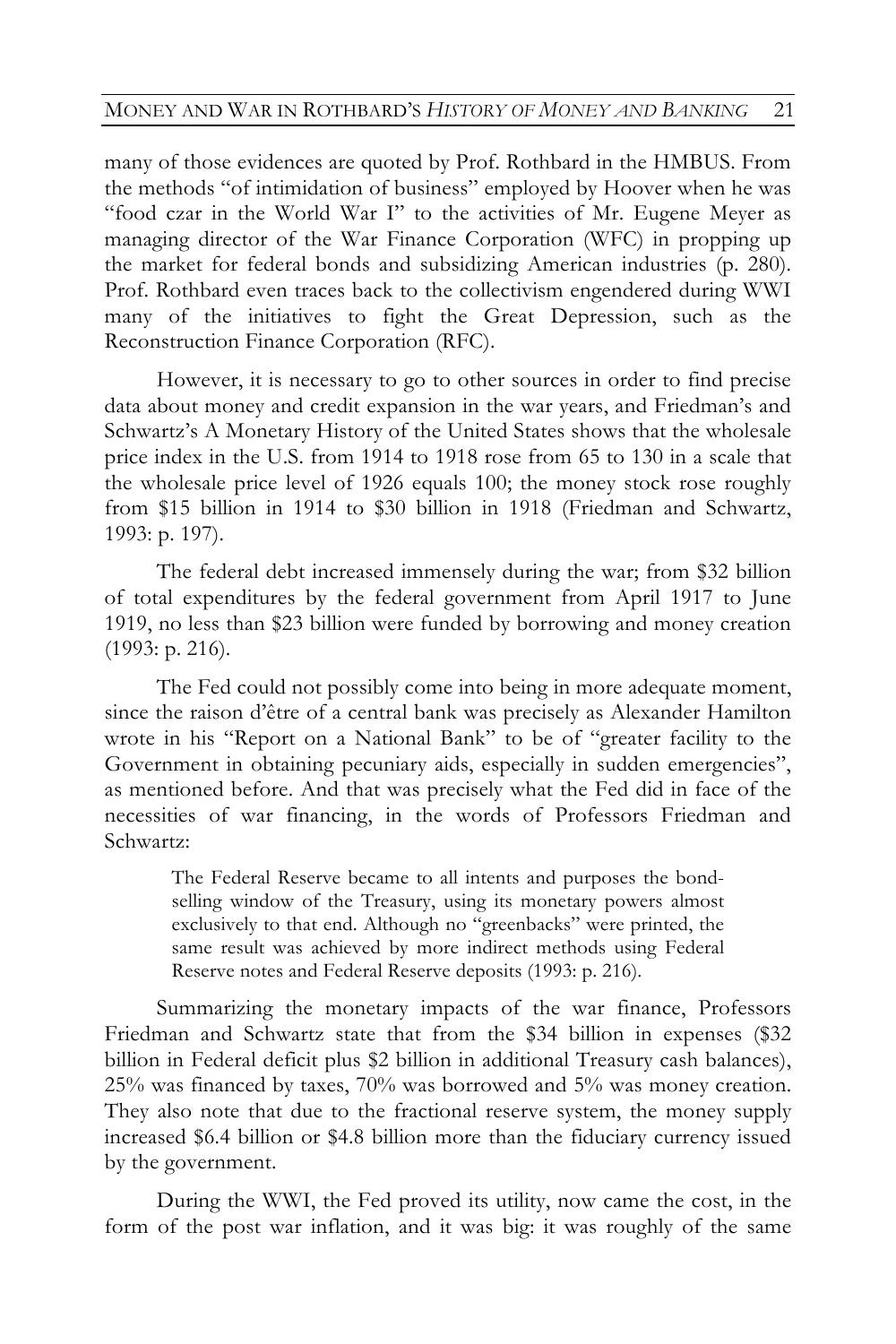magnitude of the variation in the money supply accumulated since the beginning of belligerence. From 1914 to 1920, the per-year change in wholesale prices in the U.S. was 15%, the annual change in the money supply was 13% and the per-year change in "high-powered money" was 12% (1993: p. 208).

There are many lessons to learn from the monetary history of the WWI; and if nothing else, the account given by Professors Friedman and Schwartz serves to reinforce the general theme of Prof. Rothbard's book in relation to the role of central banking in war finance.

## **IX. Concluding Notes**

The subject of war finance is too broad to be dealt in the narrow confines of this short essay. An analysis of the treatment of Prof. Rothbard to war financing in his HMBUS, a much more humble proposition, is still too broad a topic to be completely covered with this paper. Some conclusions, however, are possible to be ventured. As a matter of fact, it seems clear that, for Prof. Rothbard, one cannot expect from American governments respect for private property rights and freedom of contract in general and sound money and free banking in particular in the presence of armed conflict. Prof. Rothbard shows this attitude of disregard for individual property rights as the "natural" response of different governments in different historical moments. He seems to accept this attitude as a "fact of life." In face of Prof. Rothbard corpus, it is from an acceptance of this attitude as the "natural" response from government in face military struggle than from any implicit agreement that the survival of the polity justifies the relativization of private property in general and sound money and free banking in particular that the absence of moral judgment in his book about those attacks may be understood.

As said before, the lack of discussion in his book about alternative ways to finance war other than debasing the currency and regimenting the banking system to drain the saving of the country in the shortest period of time possible may be simply because in a history book there is no place for contrafactual arguments. To think that Prof. Rothbard would have agreed with those arguments of *força maior* and that in face of the circumstances there was nothing better to do is unconvincing.

A reasonable conclusion may be that Prof. Rothbard acknowledges the fact that it is in the "deep" of financial markets (as the concept, more recently, has been utilized), i.e., in the complexity and extension of capital markets that a country may find the instruments adequate to finance emergencies, and that the "deepness" of a financial market is a direct function of the extension of the protection to private property rights and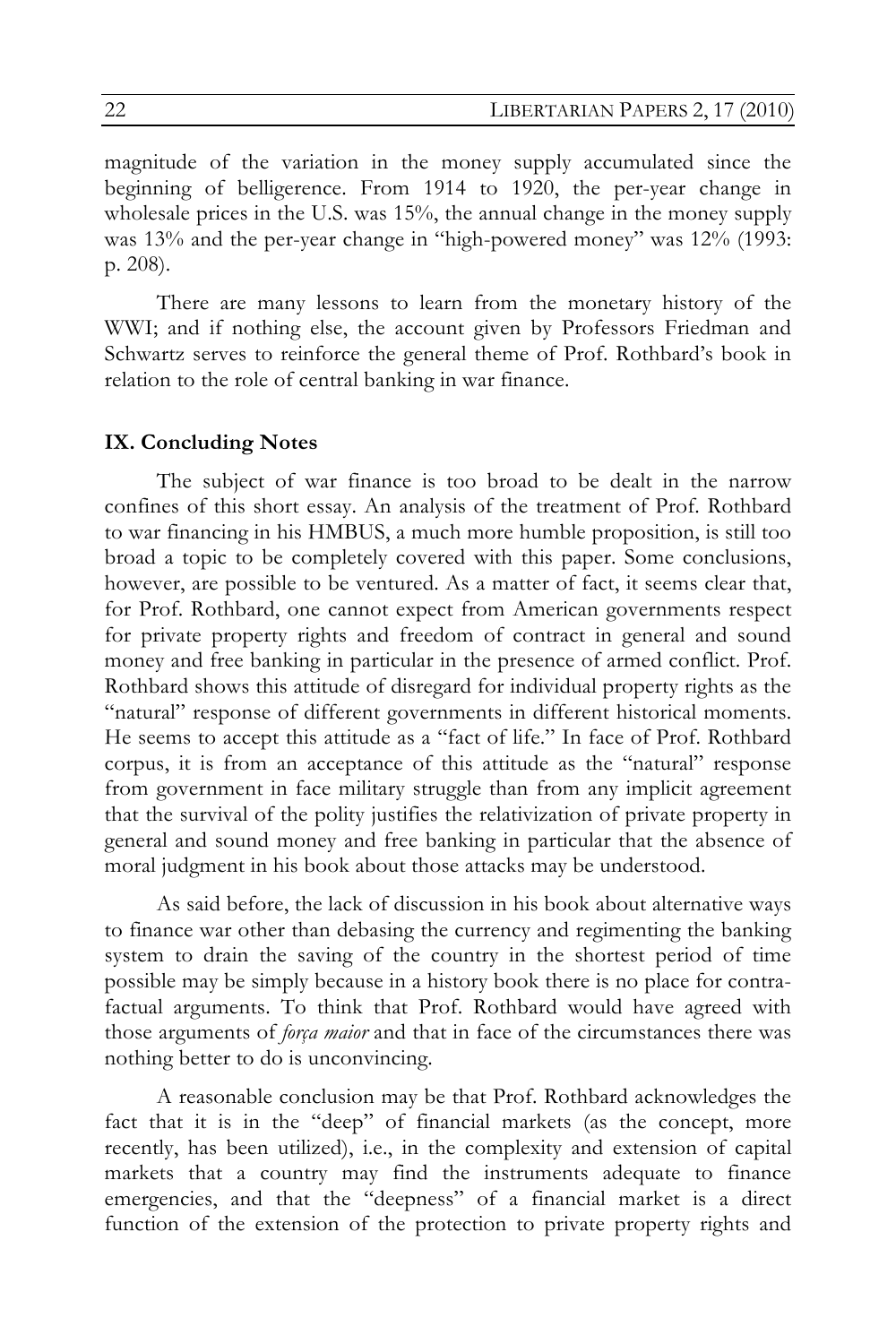freedom of contract in that society; but, on the other hand, desperate times require desperate measures and it is not always that the political leaders are at leisure to think in any other time frame than the shortest time possible.

To distinguish between moments like, say, at the beginning of the Revolutionary War, a moment in which the situation could not seem more desperate, and the circumstances during WWI, in which no "greenbacks" were issued because it was not perceived as necessary, would be an exercise in casuistry; and Prof. Rothbard was not willing to engage in such exercise.

Or, perhaps, the result of such exercise would be that sometimes the interests of the community may be understood by the majority of the population, or by the political leaders, or the intellectual elite, or whoever, as a morally superior value to individual rights, and Prof. Rothbard was unwilling to engage this utilitarian reasoning as an acceptable guide for moral evaluation, at least, not in the HMBUS.

So, from the description by Prof. Rothbard of the different episodes in American history in which the federal government has intervened with money and banking in order to provide for war finance, it is possible to distinguish two different arguments against governments trumping private property rights in cases of emergencies: the first one is that it is not an efficient way to gather the recourses necessary to face the emergencies; the second is that it is not in the best interest of the community to do that in the long run.

The first argument can be easily granted, i.e., it is not so difficult to show how through the protection of private property the government may create the trust necessary to raise more resources than through rapacious means.

The second argument is more difficult to defend, i.e., what if there is really no time to gather the resources necessary to face the emergency by any means other than by confiscation? Does any individual have the right to refuse his property when the very survival of the community as an independent political body is at risk? Anyone acquainted to the thought of Prof. Rothbard knows his answer to this question, but what would be his answer to this question is far from consensual in America an, in any event, historically, the government in the US has not refrained itself of trumping private property rights in case of emergencies out of respect for individual rights. The way I see it, the limitations of American political institutions in preventing that is the main lesson left by Prof. Rothbard in dealing with war financing in HMBUS and a major challenge that remains unmet is to make consensual that a principled answer to these questions is possible.